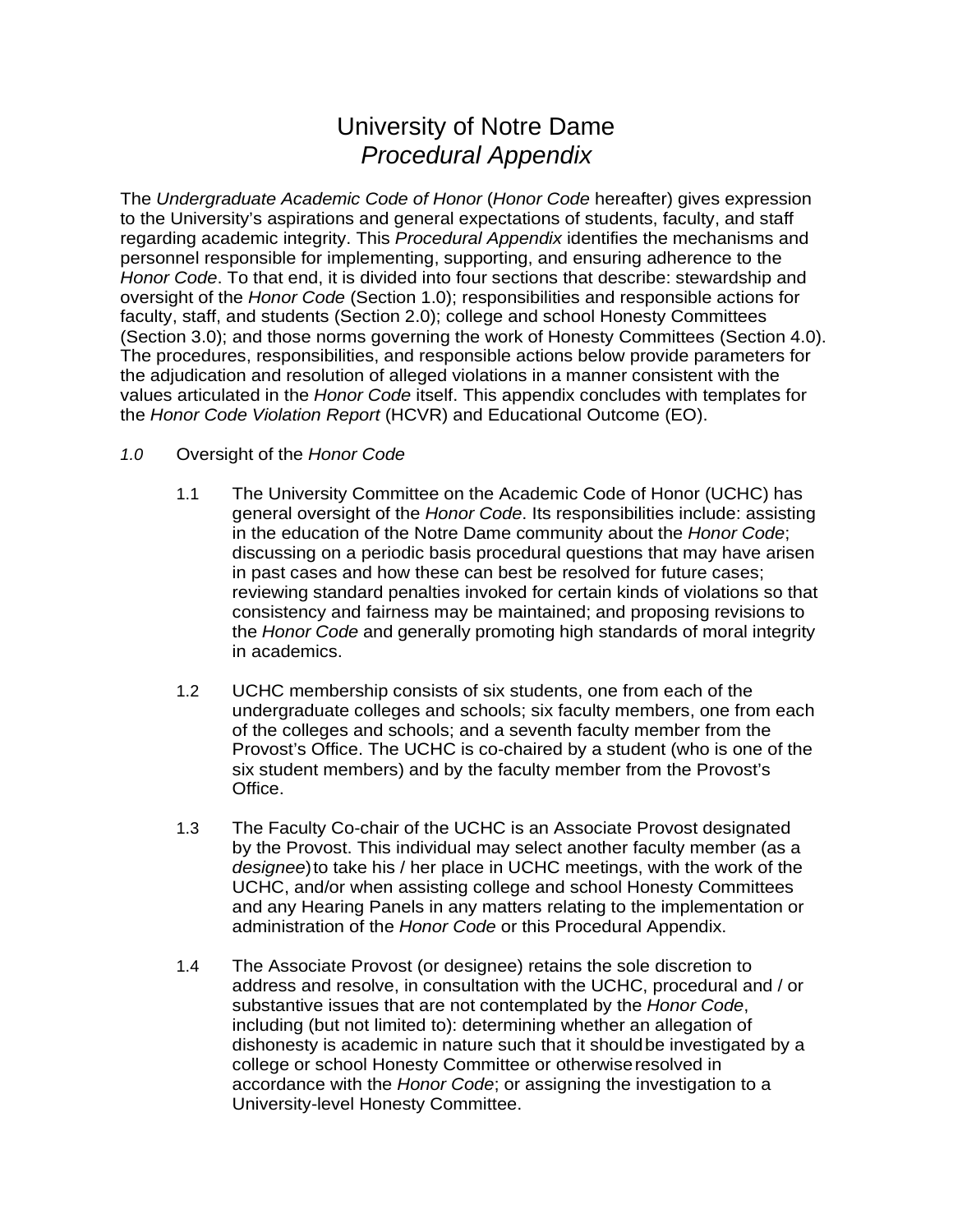- 1.5 The Student Co-chair is selected in the spring semester from among the students currently on the committee by an absolute majority of the UCHC to serve a one-year term in this position during the following academic year. The committee should select a student who has shown excellence in moralcharacter and the conscientious exercise of responsibilities and the capacity for leadership. In addition to co-chairing the UCHC, this individual will have a broad range of responsibilities for assisting in the orientation and education of her / his fellow students in the *Honor Code*; and for providing leadership in its implementation.
- 1.6 The deans of the Arts and Letters, Business, Engineering, and Science Colleges, and the deans of the School of Architecture and the Keough School of Global Affairs each designate one faculty representative from their respective colleges and schools. Any faculty member, assistant dean, or associate dean within the college or school may serve in this role. To ensure continuity of membership, the term of the faculty representative should be no less than three years, and their terms will be staggered.
- 1.7 One Student Representative from each of the Colleges of Arts and Letters, Business, Engineering, and Science, and one Student Representative from each of the School of Architecture and the Keough School of Global Affairs will serve onthe UCHC. They are appointed by the respective deans ofthe colleges and schools with appropriate student consultation.
- 1.8 The total number of UCHC members, then, is thirteen, consisting of six students and seven faculty members. This number includes the two cochairs of theCommittee.
- 1.9 The Associate Provost Co-Chair of the UCHC may appoint a faculty member (preferably one of the six Faculty Representatives) to serve as Faculty *Honor Code* Officer, who is to assist the Associate Provost, the college and school Honesty Committees, and any Hearing Panels in all matters related to the *Honor Code*, especially as they relate to the faculty. A Faculty *Honor Code* Officer who is not one of the six Faculty Representatives serves as a non-voting participant in UCHC meetings.
- 1.10 At regular meetings the UCHC will, while protecting the anonymity of students involved in any particular case, review past *Honor Code* hearings. It will discuss any procedural questions or difficulties that may have arisen and examine the penalties invoked for the kinds of violations encountered. The purpose of these meetings will be to attain a clear and common understanding of the *Honor Code* and its application, so that committee members can assist in ensuring consistent, fair, and efficient implementation of the procedures in this appendix.
- 1.11 Periodically, the UCHC will propose revisions of the *Honor Code* to the Academic Council.
- 1.12 Each of the six Faculty Representatives on the UCHC may, if he or she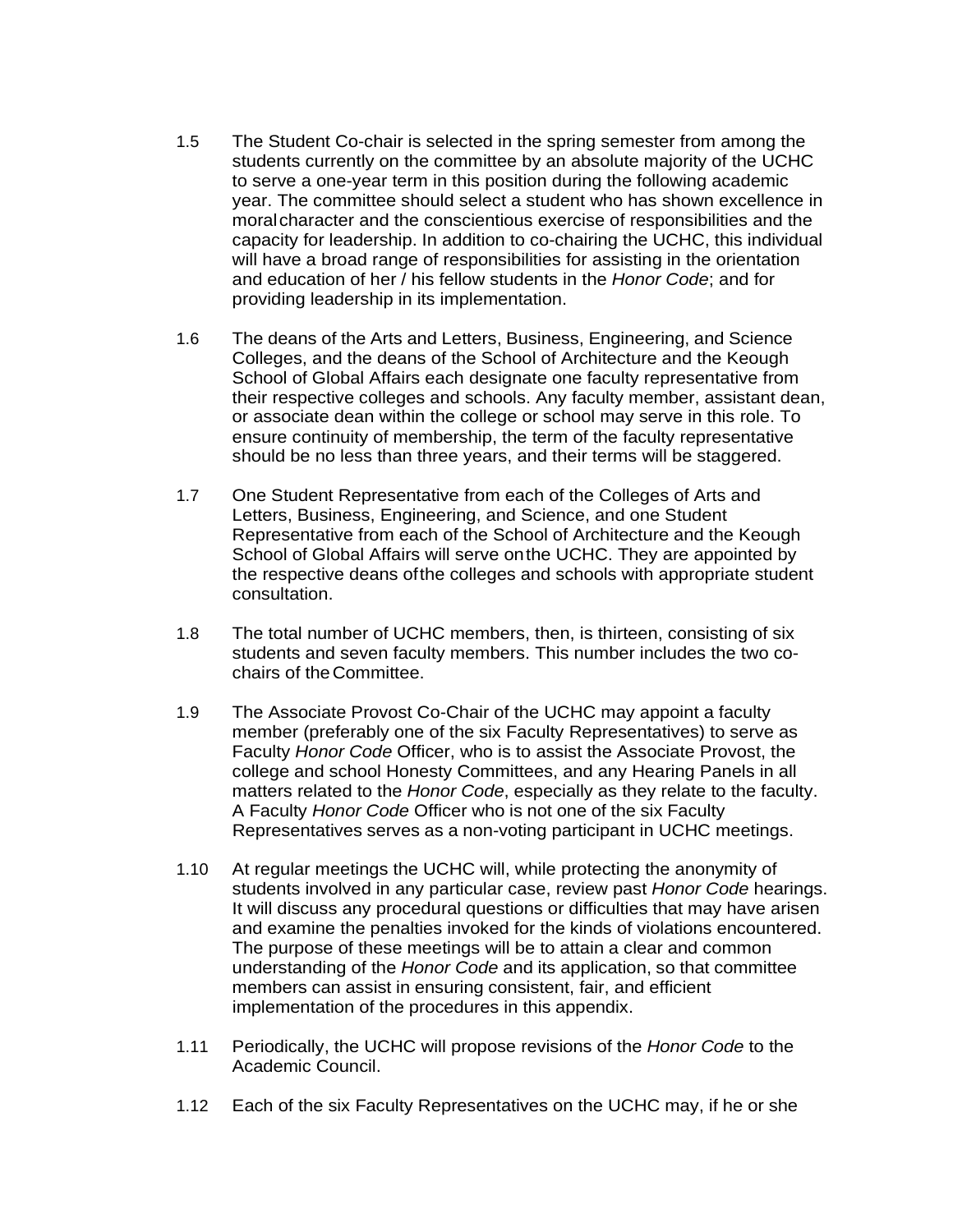wishes, sit in on any college or school Honesty Committee hearing. In addition, the chair of an Honesty Committee may request that a Faculty Representative be present at a hearing if the chair believes such presence would be helpful to the committee's work.

- 1.13 Each UCHC member may be approached for consultation or advice aboutthe *Honor Code* by any member of the Notre Dame community. The UCHC may undertake any other initiatives it deems useful to promote knowledge of and adherence to the *Honor Code* on campus.
- 1.14 The Office of the Provost maintains the current membership roster of the UCHC.
- *2.0* Responsibilities and Responsible Actions of Students, Faculty, and Staff Under the *Honor Code*
	- 2.1 Students' Responsibilities
		- 2.1.1 Students are responsible for reading and becoming familiar with the *Honor Code*.
		- 2.1.2 Before matriculation, students must sign a pledge to uphold the *Honor Code* in all academic pursuits.
		- 2.1.3 Students must familiarize themselves with the directives given by course instructors concerning what is and is not permitted in student work. This includes, but is not limited to, group projects, lab reports, written papers and the attribution of research to sources including the Internet.
		- 2.1.4 A student may not turn in the same work for two or more different courses being taken in the same academic term unless each professor involved has authorized the student to do so in advance.
		- 2.1.5 Students may not submit for one course any work that has been usedto fulfill the requirements of another course previously taken at this or any other school without obtaining permission of the current professor in advance.
		- 2.1.6 Students also participate in investigating and determining responsibilityin *Honor Code* cases by serving on college or school Honesty Committees. The dean of the college or school requests these students to serve in these positions.
	- 2.2 Students' Responsible Actions
		- 2.2.1 Each student, as an integral member of the academic community, must make the ethical and moral commitment not to act dishonestly and not to tolerate academic dishonesty on the part of other students. Studentswho are aware that a violation of the *Honor Code* is likely to have occurred must take responsible action.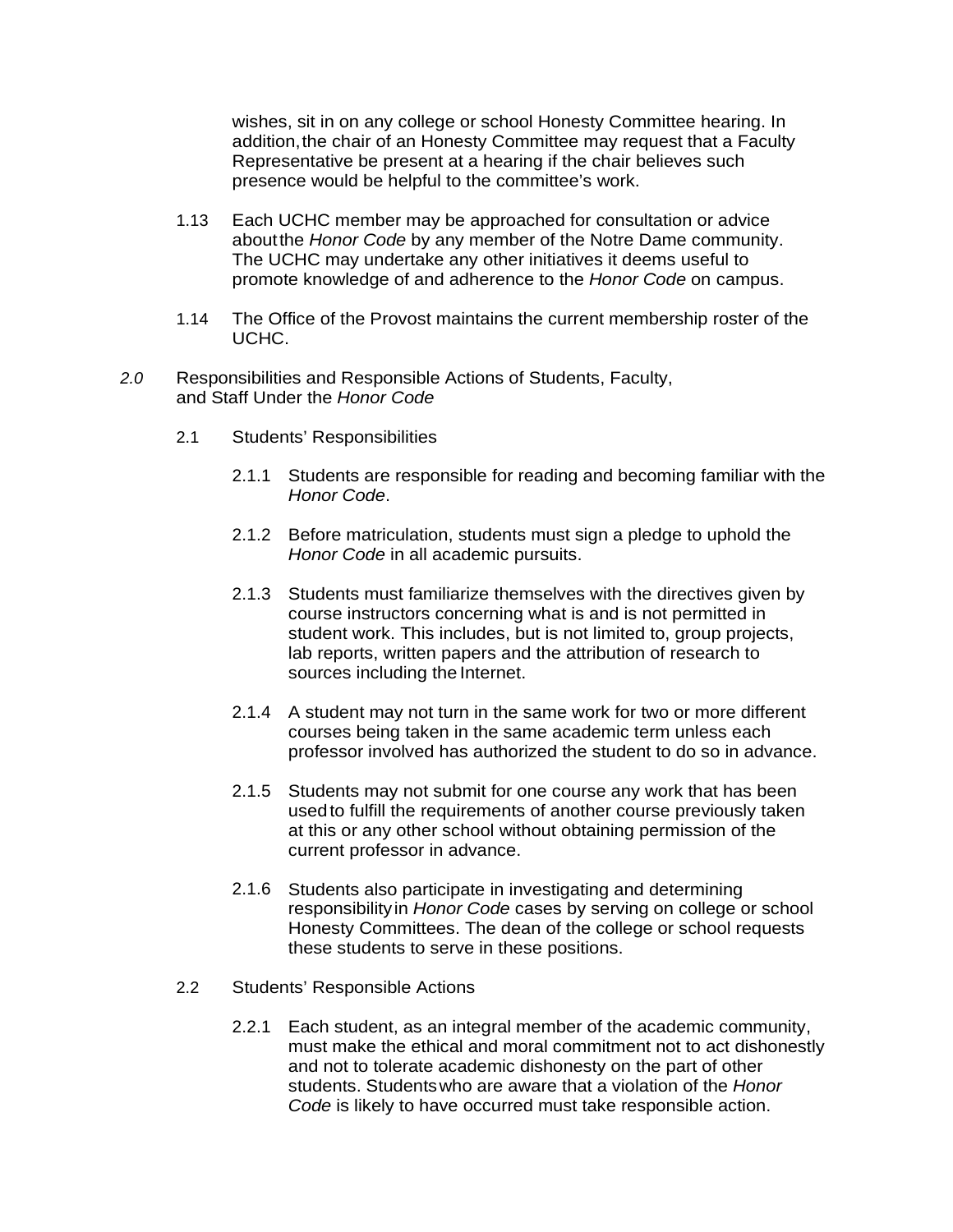- 2.2.2 In the case of personal violations of the *Honor Code*, students will self-report the occurrence to the instructor of the course in which the infraction occurred or to a member of the Honesty Committee of the college or school in which the course is taught.
- 2.2.3 Students witnessing a violation of the *Honor Code* or otherwise having reason to believe that a violation has occurred may use discretion in choosing among several possible courses of action. These include:

2.2.3.1

Talking with anyone suspected of violating the *Honor Code*and urging the person to report himself or herself to the instructorof the course or to submit a written report to a member of the Honesty Committee of the college or school in which the course is taught. If an observed act merits action under the *Honor Code* and the suspected student does not take what is believed to be the appropriate steps, then, as a further obligation, the student suspecting a violation must initiate formal procedures by speaking to the instructor of the course or by submitting a written report of the allegation to a member of the appropriate Honesty Committee.

2.2.3.2

Discussing the observed action(s) with the instructor of the course, not naming those involved, to obtain guidance and determine if, in fact, an observed act merits action underthe *Honor Code*.

2.2.3.3

Reporting detection of possible dishonesty directly to theinstructor of the course.

2.2.3.4

Submitting a written report regarding possible dishonesty to a member of the Honesty Committee of the college or school that offers the course. If the student reporting a suspected violation of another wishes to remain anonymous to the student under suspicion, the Honesty Committee will honor that request, if at all feasible, during the initial inquiry prior to ahearing. If these procedures result in a hearing, the student reporting the suspected violation necessarily becomes known to the student under suspicion.

- 2.3 Faculty Responsibilities
	- 2.3.1 Faculty members are responsible for reading and becoming familiarwith the *Honor Code*.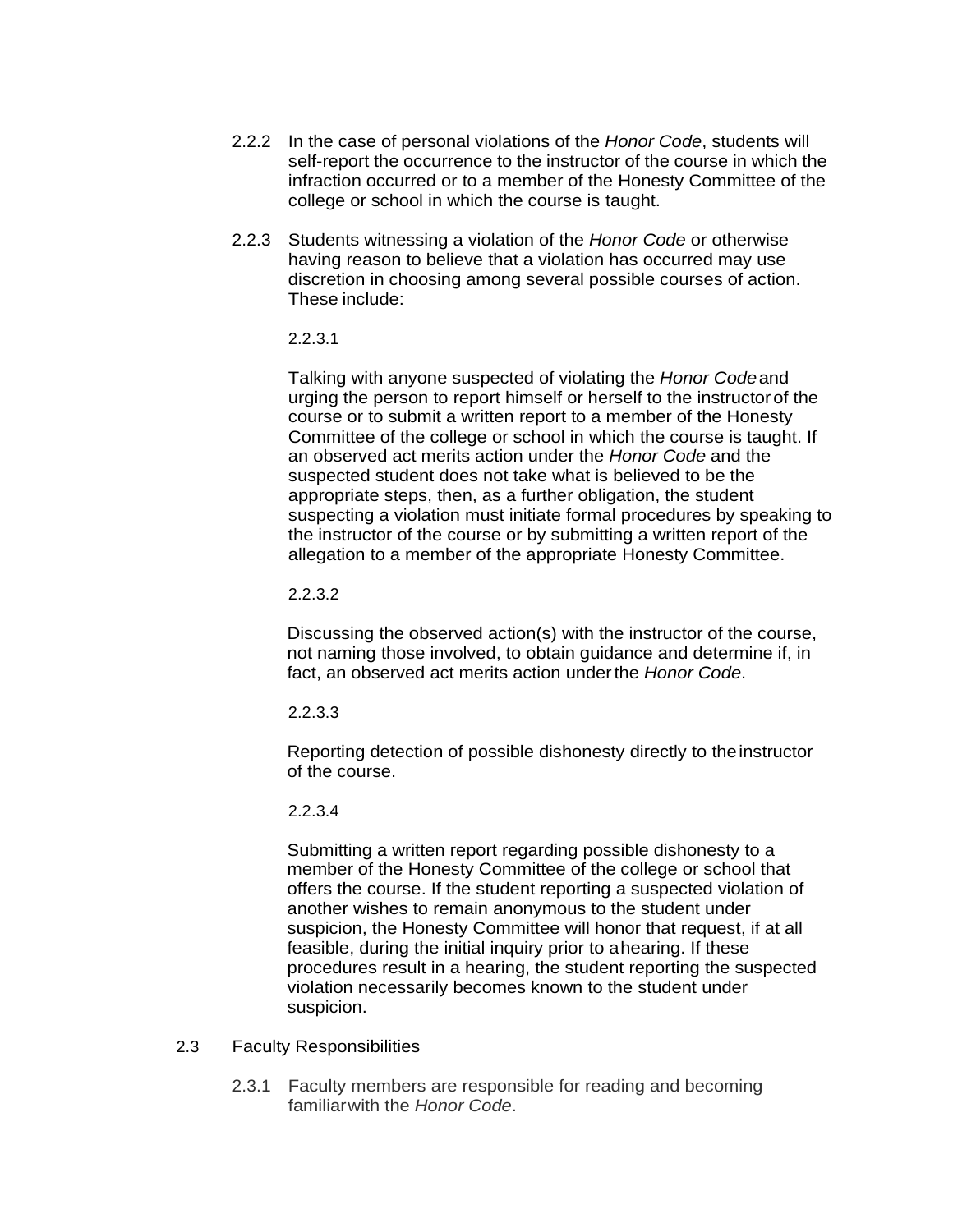- 2.3.2 Faculty representatives to the UCHC from each college and school, working with the dean, are responsible for developing a procedure to introduce new faculty to the *Honor Code*. The orientation procedures should, when possible, be done prior to faculty activities in theclassroom. The faculty member in charge of a particular course is responsible for educating and establishing guidelines for teaching assistants (TAs) in the course and familiarizing such TAs with relevant procedures in this appendix.
- 2.3.3 Faculty are expected to clearly state when students are to complete assignments and projects individually and without collaboration or assistance. In addition, faculty should also offer clear guidelineswhen asking students to work in teams or groups.
- 2.3.4 Faculty are encouraged to distribute a handout with information about what constitutes plagiarism when assigning writing in their courses, keeping in mind that our goal is to teach students how to use and document sources appropriately, and that learning to do so is part of an ongoing process.
- 2.3.5 In the event that students have not learned the conventions of documentation in early drafts of their work, faculty are encouraged togive students the opportunity to revise their work until any plagiarized material is eliminated.
- 2.3.6 Faculty are encouraged to take note of the principles of academic integrity, to reinforce these principles in their discussions of the *Honor Code* with students, and to explain how these principles apply to thework in their class.
- 2.3.7 Each faculty member will strive to establish an environment in order to evaluate students in a fair and reasonable manner. The purpose of the *Honor Code* is not to test the students' ability to perform in a highly competitive and stressful environment, but to help them develop habitsof moral character.
- 2.3.8 Both students and faculty share in responsibility for maintaining the above "fair and reasonable" learning environment. Faculty members arestrongly encouraged to be present in classrooms during examinations, fostering an environment that does not create opportunities for dishonest action.
- 2.4 Faculty Responsible Actions
	- 2.4.1 Faculty and anyone else responsible for teaching or assisting in a course will not tolerate academic dishonesty.
	- 2.4.2 If aware of a situation in which dishonest behavior may have occurred, faculty must take **one** of the following actions: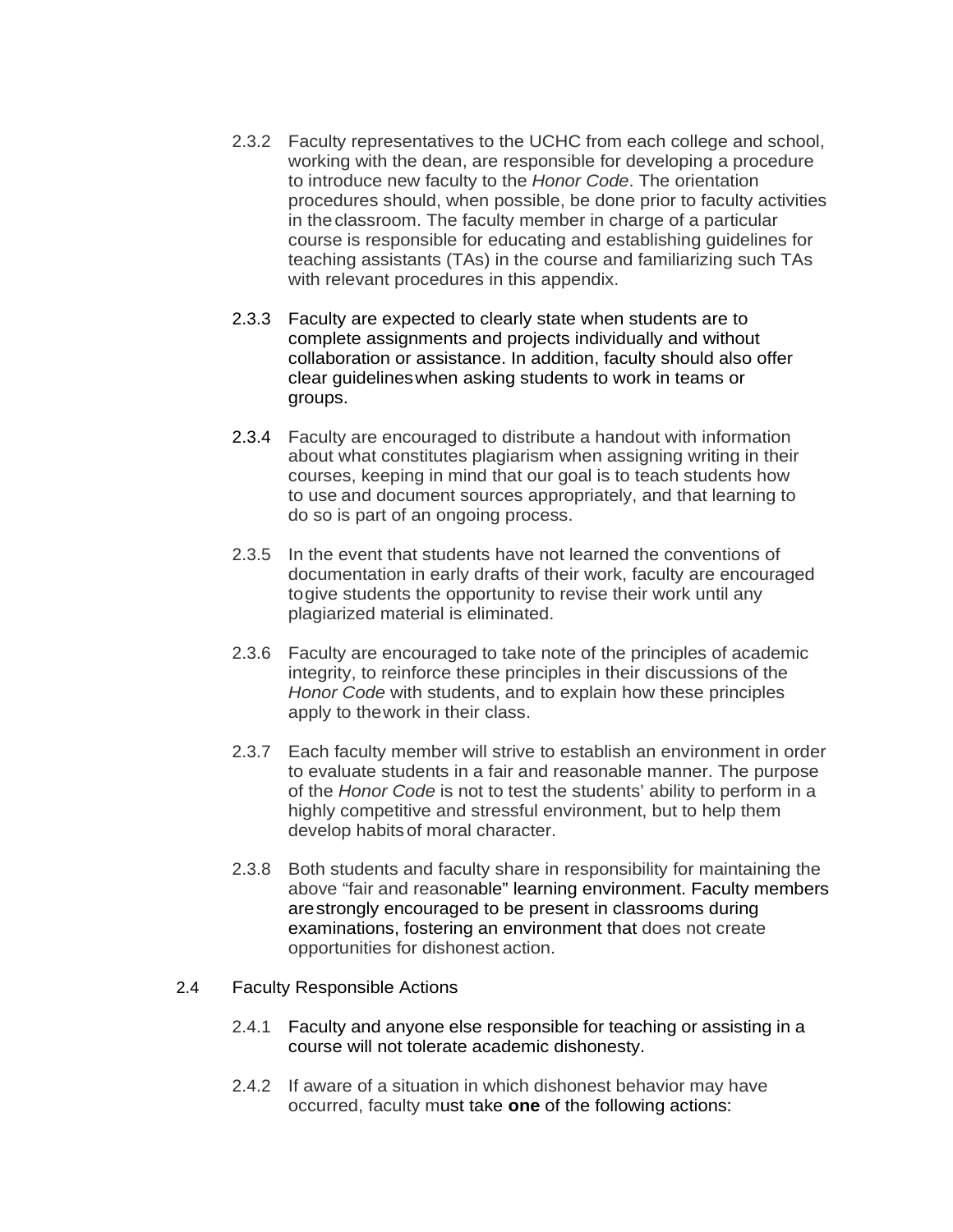$2421$ 

If the instructor observes potential dishonesty in a course in which he or she teaches, the instructor should discuss the situation with the student(s) suspected of violating the *Honor Code* if the instructor believes such a discussion might aid in evaluating the situation.

If this discussion results in the decision that the initial suspicion was unjustified, no additional action need be taken.

If the instructor concludes that the conduct may approach the level of a violation of the Honor Code, one of the following courses of action must be taken.

First, if the instructor concludes that the conduct does not involve any apparent dishonesty and instead reflects a student's misunderstanding of the conventional or appropriate academic standards, the instructor may complete an *Educational Outcome Report* (EOR) that explains the incident giving rise to the concern and includes an educational plan that addresses the misunderstanding in question. The educational plan is intended as an opportunity to educate a student concerning an area of misunderstanding. The issuance of the EOR is independent of any grading procedures an instructor might make for any coursework, and thus may not carry any grade-related consequences for the underlying assignment. However, the Associate Provost may be informed of a student's failure to complete or follow-through with any educational plan. In determining an appropriate educational outcome, the instructor may consult with the Faculty Honor Code Officer or a member of the UCHC.

Second, if the instructor concludes that there is reason to suspect dishonesty, regardless of the severity, and if the student admits to having violated the *Honor Code*, then if the student and instructor can agree on an appropriate penalty, the instructor and student will fill out an *Honor Code Violation Report* (HCVR – for a template, see below), indicating the nature of the violation, the degree of severity of the violation, and the agreed-upon penalty. In determining an appropriate penalty, faculty and students are to be guided by the criteria used by Honesty Committees in assigning penalties (see section 4.4 below); the faculty member may also consult with the Faculty Honor Code Officer or a member of the UCHC.

The signing of an HCVR is subject to a waiting period. Once the student and instructor have discussed the alleged violation and the penalty and filled out the HCVR, there is a mandatory two-business day waiting period before the student can *sign* the HCVR. That is, the student may not sign the HCVR until the third University business day\* after the HCVR was first filled out. At this time, the instructor should make it clear to the student that the purpose of this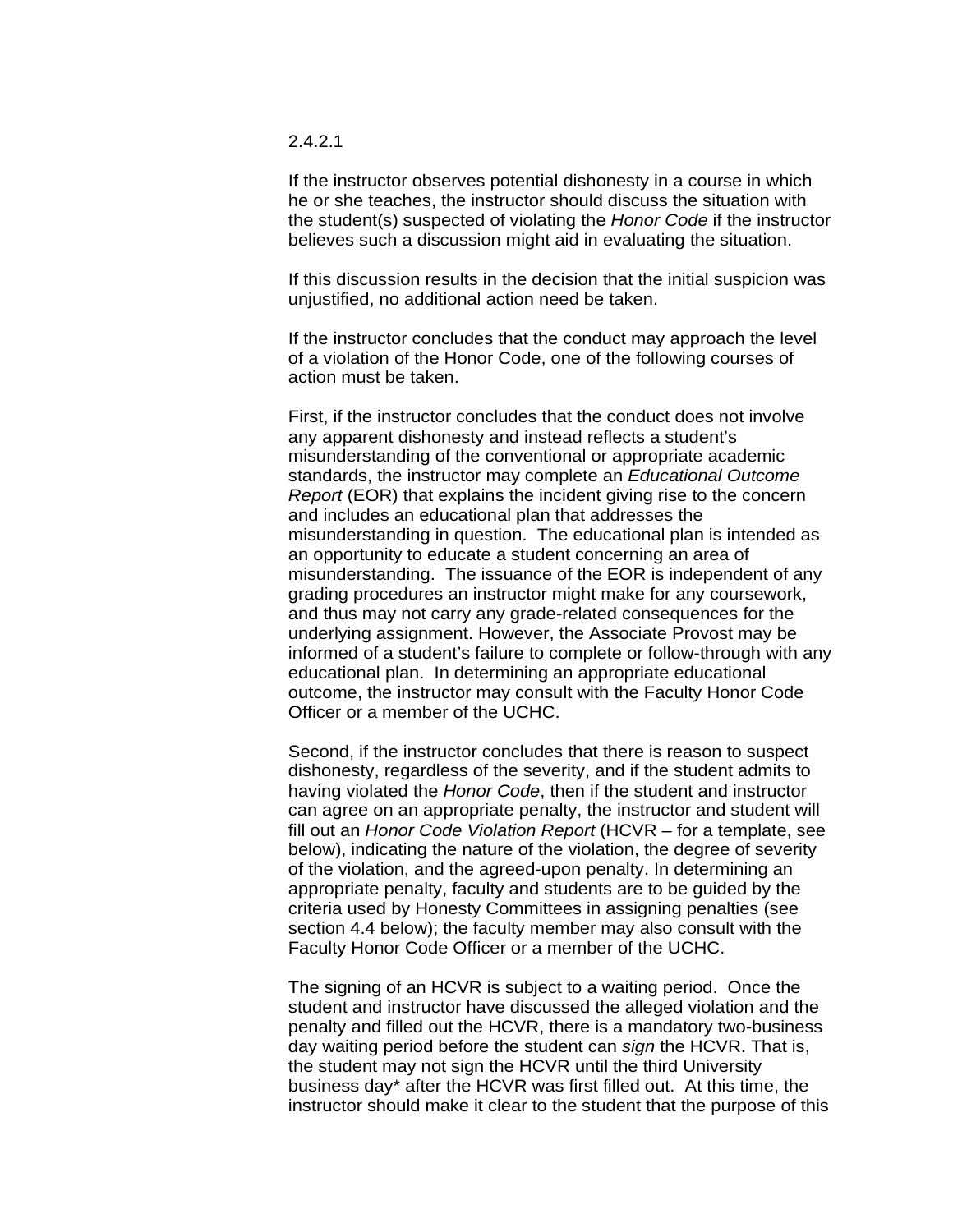mandatory waiting period is to allow the student time to think about the student's options and ask for advice about policies and procedures from the Advisory Resource Person (described in Section 3.1 below) in the appropriate college or school. The student may also seek advice about any aspect of their case from any other trusted source. The deadline to sign the HCVR is the close of business on the fifth University business day after the HCVR was first filled out. If the student does not return to sign the HCVR, then the case must be referred to the College Honesty Committee. In unusual circumstances (e.g., mid-semester break, the end of a semester, winter break, etc.), an extension of time to sign the HCVR can be granted at the discretion of the Associate Provost (or designee). Both the instructor and the student are required to sign the HCVR.

\*For purposes of this paragraph, "University business days" are defined as weekdays when the University is open.

Once the EOR or HCVR has been appropriately signed, the instructor must promptly provide copies of the Report to the student, and the Associate Provost. Upon receiving an EOR or HCVR, the Associate Provost (or designee), who may consult with a Faculty Representative on the UCHC from the relevant college or school, will confirm whether the outcome or penalty is reasonable. Upon receiving an EOR, the Associate Provost may ask the instructor if the EOR was issued as a result of a recommendation from an Honesty Committee hearing panel. If the Associate Provost determines that fundamental unfairness would result, or if the outcome or penalty is incompatible with the *Honor Code*, the Associate Provost (or designee) will inform the instructor and invite the instructor to discuss with the student whether they would like to modify the EOR or HCVR. If the instructor and student agree to a change, they should initial and date any amendments to the original EOR or HCVR and send the revised version to the Associate Provost (or designee).

If the Associate Provost ultimately determines that an HCVR is fundamentally unfair or incompatible with the *Honor Code*, then within 7 (seven) calendar days of the date of receipt of the HCVR, the Associate Provost (or designee) must notify the faculty member and the student of the decision to nullify the HCVR. The Associate Provost (or designee) may extend the deadline for nullifying an HCVR by anadditional 7 (seven) days by issuing a written notice of the extension to the instructor and student before the initial 7-day deadline expires. The Associate Provost may not nullify an EOR.

In all cases where the Associate Provost (or designee) nullifies an HCVR, the Associate Provost (or designee) shall require the case to be referred to the relevant Honesty Committee. An instructor who has not been informed in writing of such nullification within 7 calendar days (or within 14 calendar days, if the Associate Provost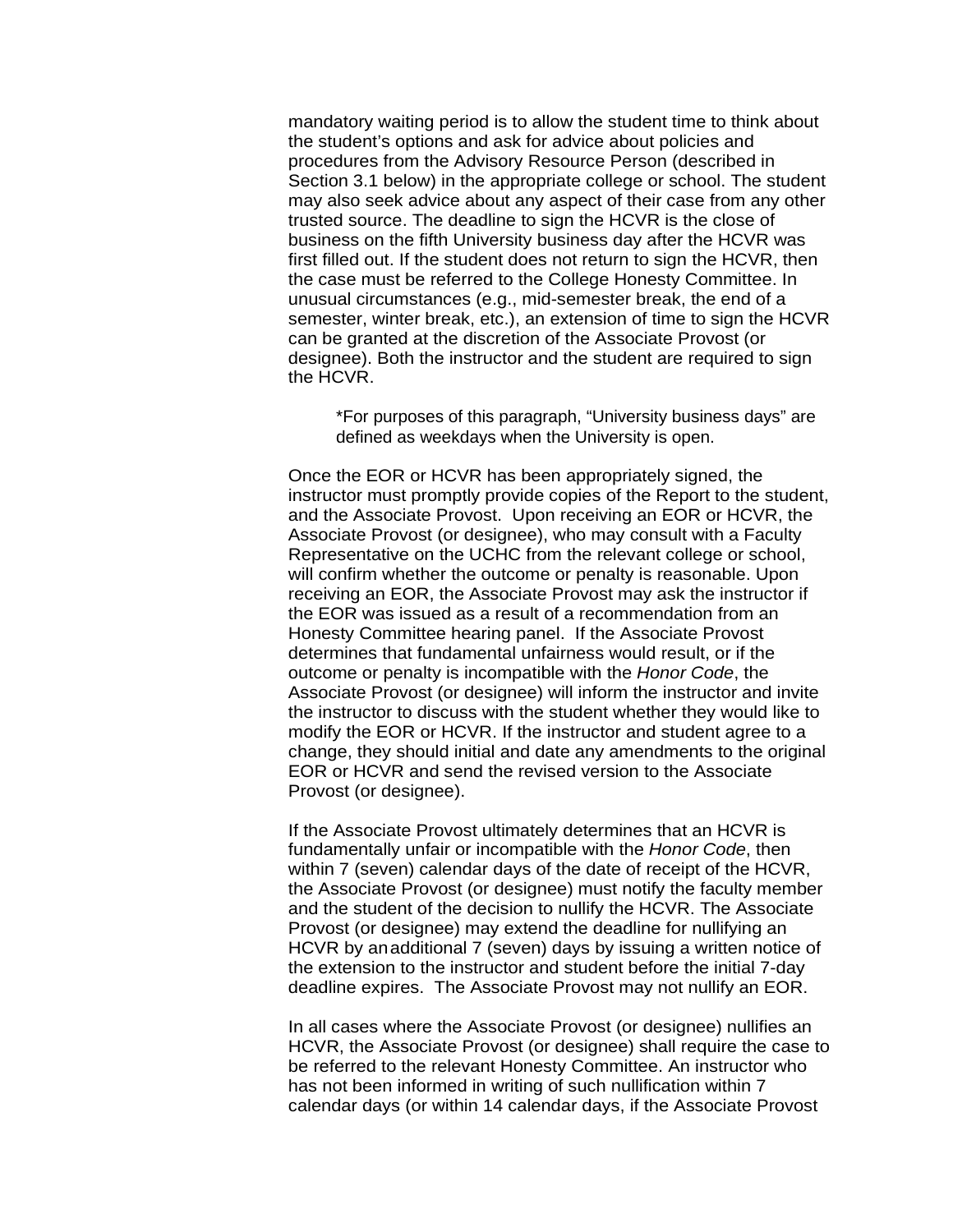has extended the deadline) is then to impose the penalty described in the HCVR. After 7 calendar days (or after 14 calendar days, if the Associate Provost has extended the deadline), the agreement becomes irrevocable. No student may drop acourse in which he or she has signed an HCVR.

If the HCVR is nullified, the Honesty Committee will not be informed of the agreement, and the admission by the student of the *Honor Code* violation cannot be used as evidence in the hearing of the Honesty Committee. If the relevant Honesty Committee Chair should come to learn of this action, he/she is duty bound not to inform other members of the Committee.

Third, where an instructor believes a student may have committed dishonesty in violation of the Honor Code, then if a student denies having violated the *Honor Code*, or if the instructor and that student cannot agree on an appropriate penalty, or if either the student or the instructor declines to sign an HCVR, the faculty member must report the suspected offense in writing to the Honesty Committee of the college or school offering the course.

#### 2.4.2.2

If a faculty member observes or is made aware of potential dishonesty in a course which he or she does not teach, the faculty member must report detection of the possible violation to the instructor of the course.

## 2.4.2.3

Teaching assistants who observe potential dishonesty must, in all cases, report the possible dishonesty to the primary instructor of the course.

## 2.4.2.4

The faculty member may submit, in writing, a formal report describing the suspected offense directly to the Honesty Committee of the college or school offering the course.

- 2.4.3 Faculty are obliged to follow one of these procedures in all cases where they believe an *Honor Code* violation may have occurred. Studentshave the right to a fair and complete inquiry into any alleged violation of the *Honor Code*.
- 2.4.4 No faculty member or teaching assistant may penalize a student for suspected dishonest behavior unless the student either has agreed to that penalty in a signed HCVR or has been assigned such a penalty asa result of an Honesty Committee hearing.
- 2.5 Staff Responsible Actions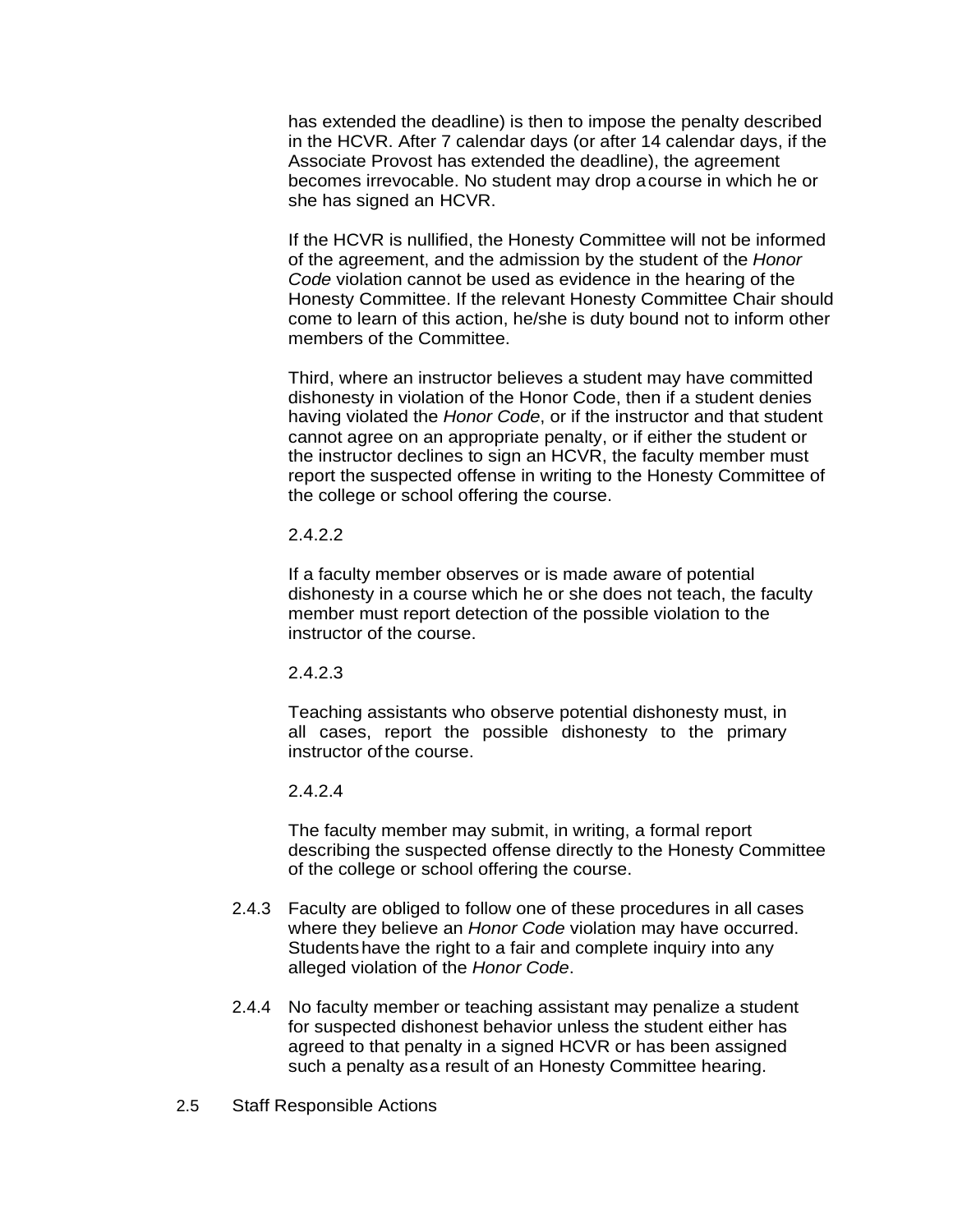- 2.5.1 Those working directly with students in advising, counseling, tutoring, mentoring, and other capacities in residential and cocurricular settings share in the responsibility for fostering an environment that supports honest action. This includes the Division of Student Affairs, the Division of Athletics, and administrators working in academic units.
- 2.5.2 Staff members will not tolerate academic dishonesty.
- 2.5.3 If aware of a situation in which dishonest behavior may have occurred, staff must submit, in writing, a report describing the suspected offense to the Associate Provost for Undergraduate Affairs, who will assign it tothe chair of the appropriate college or school Honesty Committee for investigation or handle it in a manner consistent with the guidelines noted in 1.4 above. The staff member may also choose to report the suspected offense directly to his/her immediate supervisor, who will then contact the Associate Provost.
- 3.0 Honesty Committees An Overview

A college or school must set up an Honesty Committee at the college or school level. The dean shall see that appropriate structures are in place by the end of the second week of class in the fall semester. Any exceptions to what is specified in this section must be approved by the Associate Provost.

3.1 A single standing Honesty Committee is established for a college or school and is called the College (or School) Honesty Committee. The dean appoints a faculty member from the college as chair of the Honesty Committee, along with five otherfaculty members from the college to serve on the Committee, and six undergraduate students to serve on the Committee. The charges of this group are: (1) to familiarize themselves with the *Code* and this Procedural Appendix so that they can advise and educate faculty and staff within the College, (2) to encourage discussion on the subject of academic integrity within the College, (3) to make sure that hearings happen in a timely fashion, and (4) to send a brief summary of the year's activities to the UCHC.

One of the six faculty members should be designated as an Advisory Resource Person for the year. The Advisory Resource Person does not sit on any Hearing Panels, but rather would be available to talk to accused students about the process, the consequences of the decisions they make, etc. However, the Advisory Resource Person should not go as far as evaluating the student's arguments or recommending a particular course of action.

As cases arise that require a hearing, Hearing Panels are selected by the Chair of the Honesty Committee from among the standing Honesty Committee. When a suspected violation of the *Code* is reported, a call is sent to the standing Honesty Committee members for a Hearing Panel to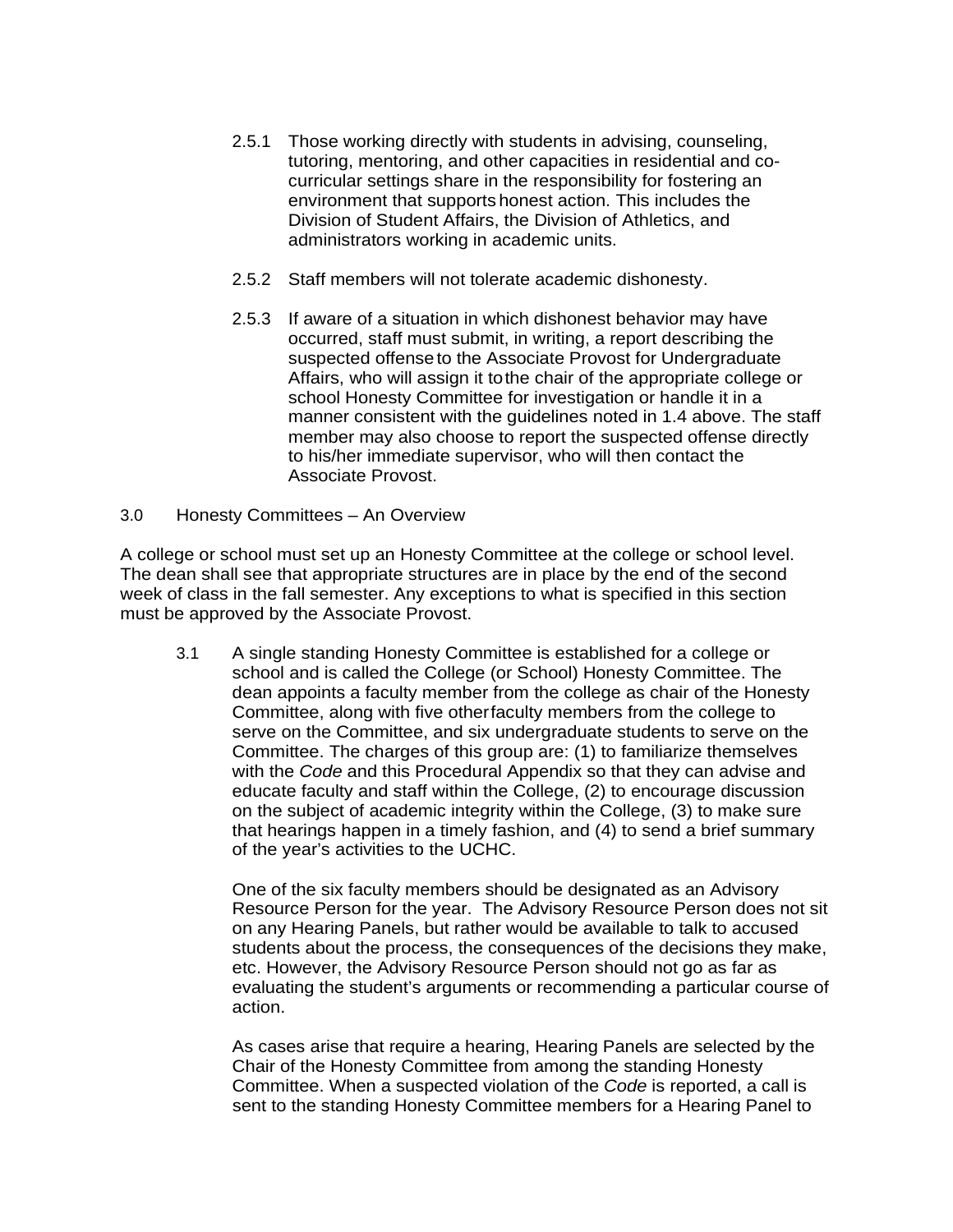be formed. The Hearing Panel will consist of two faculty members, one of whom will be assigned to chair the Panel, and three students. In all Hearing Panels, students must constitute the majority of members.

The period of service and the training of members of the Honesty Committees should be determined at the college or school level.

- 3.2 To bring greater continuity and consistency to Honesty Committee deliberations and decisions over the years, it is recommended that one or more student members of the Committee each year not be in their final year of studies atNotre Dame. If a graduate student is included, the appointment of an undergraduate senior and an underclassman may be optimal. A dean or department chair may, with the approval of the Associate Provost who co-chairs the UCHC, compose the college or school Committee in a manner other than that described above, provided that the Committee is chaired by a faculty member of the college.
- 3.3 In order for the *Honor Code* to function, both students and faculty must knowthe membership of the Honesty Committee to whom they can report instances of alleged academic dishonesty.
- 3.4 For an Honesty Committee established at the college or school level, the dean bears the responsibility for publicizing the names of Committee members in an appropriate fashion, for example by posting them in the offices of the college or school or on the website of the college or school. The dean also notifies all department chairs and all faculty members in the college of the Committee's membership.
- 3.5 The role of Faculty Representatives in the colleges and schools is to assist the College and School Honesty Committees in their work and to serve as a liaison between these Committees and the UCHC. Consequently, the Faculty Representative may sit in as a non-voting observer on any Honesty Committee hearings inthe college that she or he serves. Moreover, in any case in which the chair of the Honesty Committee deems it helpful, he or she may ask the Faculty Representative to sit in to provide counsel or assistance.
- *4.0* Responding to Alleged Violations of the *Honor Code*
	- 4.1 Preliminary Investigations
		- 4.1.1 Upon receiving a written report concerning a possible violation of the *Honor Code*, the chair of the relevant Honesty Committee appoints a faculty member (who may be himself or herself) of the Honesty Committee to make a preliminary inquiry into whether a hearing is needed. A report received by the relevant Honesty Committee after the student suspected of dishonesty has graduated may not be subjected to a preliminary inquiry, except where the student has been presented with an HCVR prior to graduation in connection with the incident being reported, or in other extraordinary circumstances as determined in the sole discretion of the Associate Provost.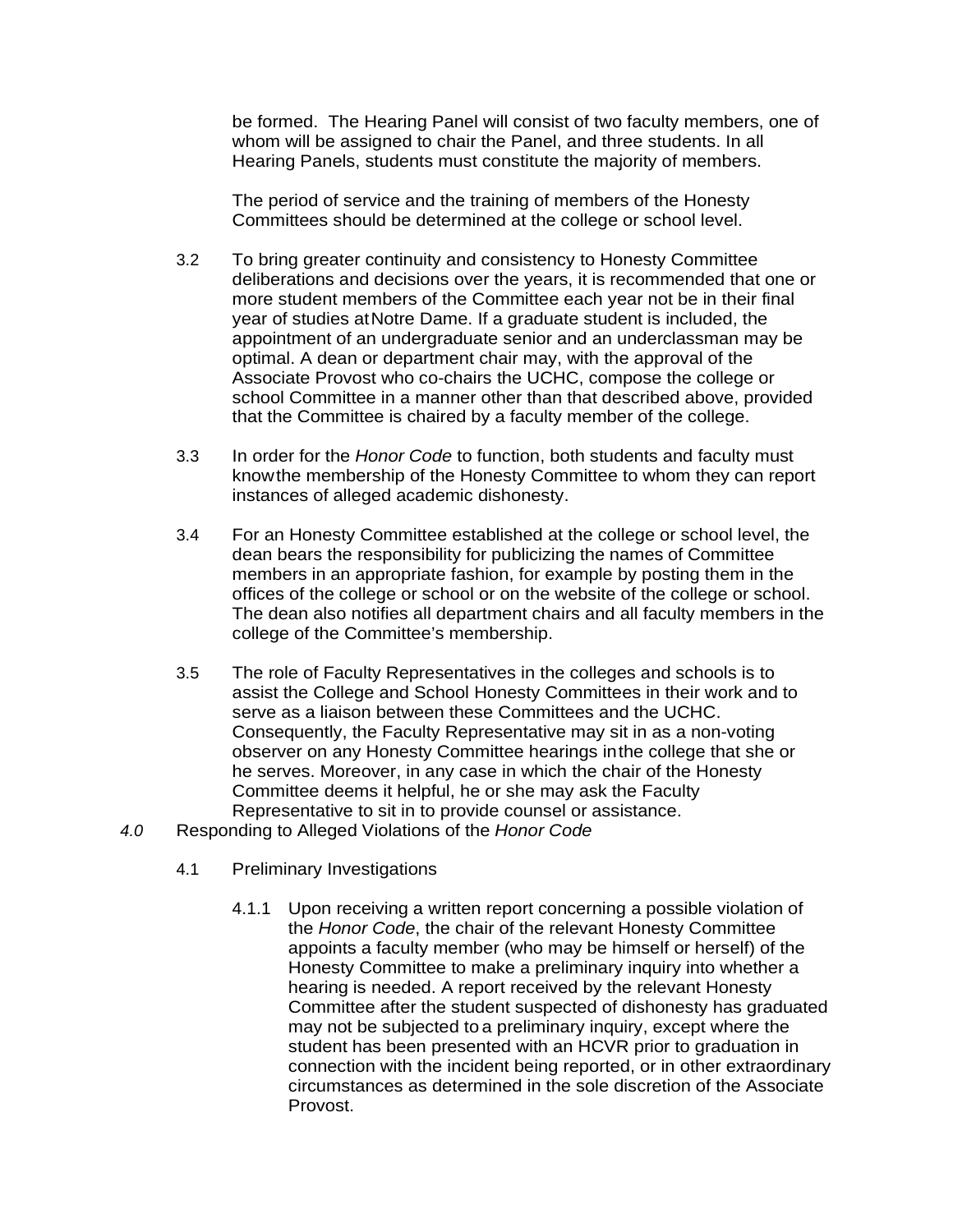- 4.1.2 The first stage in the preliminary inquiry might include, for example, an interview of the person submitting the report and any other identified witnesses and/or a review of any documents submitted in support of the allegation.
- 4.1.3 Before a hearing can be held, the member of the committee assigned to conduct the preliminary inquiry must inform the student that a report ofa suspected *Honor Code* violation has been filed. At this point, the student should be provided with sufficient information to understand the nature of the report. This information generally will not include the name of the reporting party if that party is a student. The student will also be asked if he or she has any information that might help the Committee in determining whether or not a hearing is warranted. Sending information to a University provided email address will satisfy the notification requirement.
- 4.1.4 The chair of the Honesty Committee, in consultation with the faculty member assigned to investigate the report (if this person is different from the chair), has the authority to decide based on the findings of the preliminary inquiry whether there is evidence to warrant an Honesty Committee hearing. The responsibility of the chair is not to weigh the evidence, but simply to determine whether any evidence of a violation exists. A hearing is warranted whenever, after a preliminary inquiry,there is any evidence at all that academic dishonesty (whether major or minor) might have occurred. After reviewing the case, the chair of the Honesty Committee has two options:

4.1.4.1

The chair may decide that a hearing would be warranted. If the report of a possible violation was submitted by anyone other than the instructor in the course, the chair informs the instructor both of the report and of the evidence and asks the instructor if he or she wishes to contact the student to see if the case can be settled *via*  an Educational Outcome Report or Honor Code Violation Report. If the instructor declines to do so, the chair will then write a letter to the student(s) suspected of the violation. The letter shall describe the possible violation, state the known evidence (including witnesses and documents involved, if any), and state the time and place of the hearing. The letter shall also inform the student(s) under suspicion that he or she can bring to the hearing members of the University community for support and/or to serve as witnesses, as permitted in 4.3.7.

4.1.4.2

The chair may conclude that there is no evidence of major or minor academic dishonesty. If the chair reaches this decision in a case where the instructor reported the possible violation, then the chair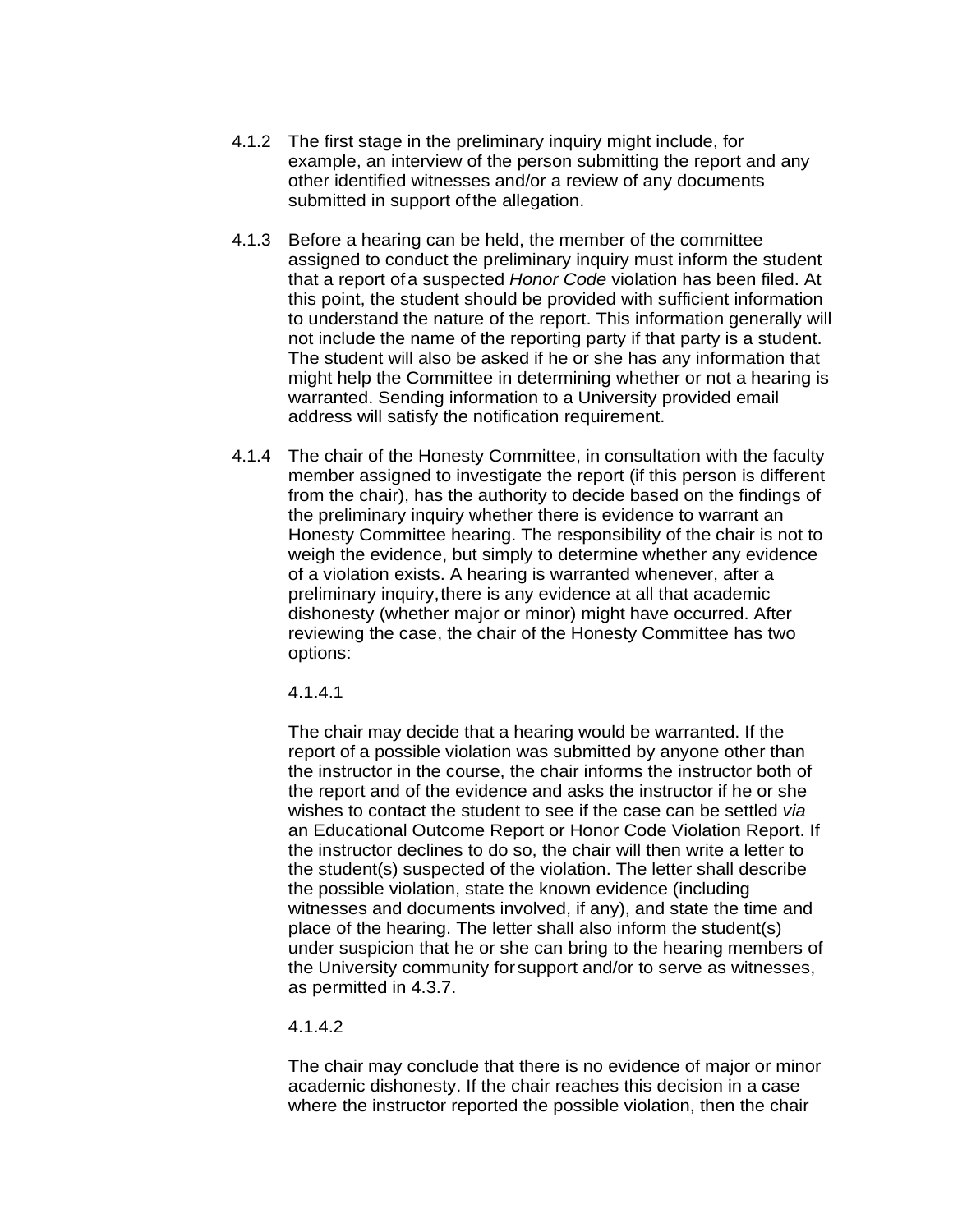shall discuss the case, and the apparent lack of evidence, with the instructor. If, after speaking with the chair, the instructor who reported the alleged violation agrees to withdraw the report of a violation, then the chair shall so notify the student suspected of a violation that the report has been withdrawn, and shall destroy all records related to the case. If the instructor does not agree to withdraw the charge, then the matter will be scheduled for a hearing, and the chair will write to the student(s) suspected of the violation a letter that contains the information required by 4.1.4.1. If the chair reaches this decision in a case where the report of a possible violation was submitted by anyone other than the instructor in the course, then the chair shall discuss this finding with the instructor. The chair may only decide not to proceed to a hearing with the agreement of the instructor. If, after being informed of the report by the chair, the instructor concludes that dishonesty was likely to have occurred, the case will to go to a hearing unless the instructor can be convinced by the chair that there was no dishonesty. If the instructor agrees with the finding of the chair, the chair will so notify the student(s) suspected of a violation, the instructor, and the individual(s) who reported the student(s), and shall destroy all records related to the case.

- 4.1.5 Honesty Committees ordinarily do not convene Hearing Panels during the finalexamination period. However, if the student suspected of a violation is a graduating student during his or her final semester, the Honesty Committee must make every reasonable effort to convene a Hearing Panel prior to graduation. Students cannot avoid the process by delaying a hearing until after graduation. Grades can be changed and other consequences can be implemented even after a student graduates from the University.
- 4.1.6 Cases should be resolved as quickly as possible. The goal for the entire process is 60 days, with the possibility of extension upon written notification to the student by the Chair or the Chair's designee, for good cause shown.
- 4.2 Recusal of an Honesty Committee Member
	- 4.2.1 If a suspected *Honor Code* violation is brought to a hearing before a Hearing Panel, and a member of the Panel is involved as one bringing the suspicion forward, or as one suspected of a violation, or as awitness, that person must recuse him or herself from that Hearing Panel. If a Panel member has direct knowledge that the student suspected of a violation has been previously accused or found responsible for a separate *Honor Code* violation, that person mustrecuse him- or herself from the Panel for the current case. On the other hand, if the suspected student chooses to reveal a prior violation to the Committee (or a Panel), then the Committee (or Panel) members need not recuse themselves.If any member of the Hearing Panel has a relationship with someone involved in the case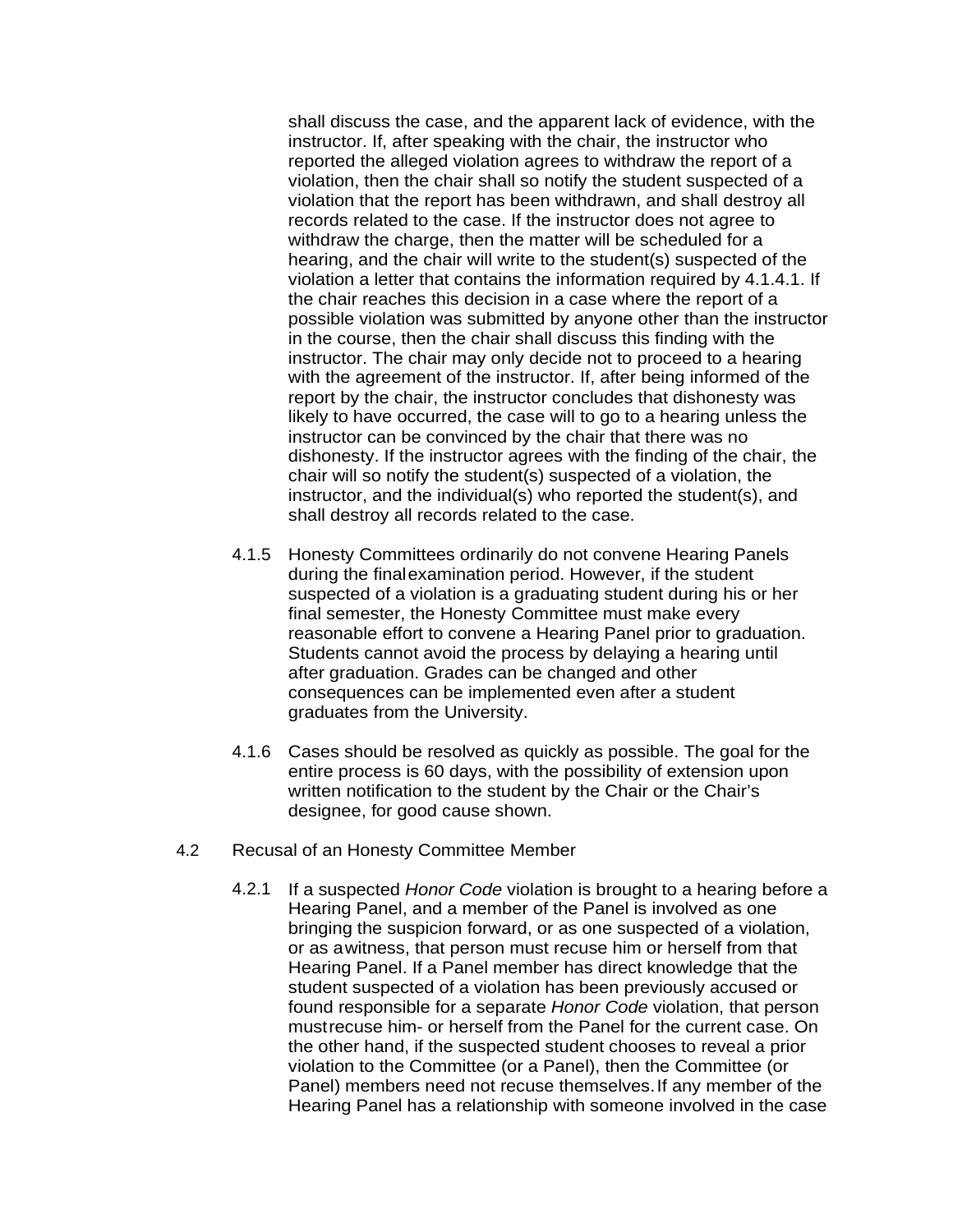that may compromise his or her objectivity, he or she may recuse himself or herself.

- 4.2.2 In the event of a recusal, it is the responsibility of the chair of the Honesty Committee to ensure that the Hearing Panel is appropriately constituted to give a fair hearing, and that it meets the conditions that the Panel is chaired by a faculty member and the majority of its members are students. The chair of the Committee may appoint new members to the Panel to consider the case in question.
- 4.2.3 If it is the chair of the Honesty Committee who recuses himself or herself, a second faculty member on the Committee has the responsibility bothof ensuring that the Hearing Panel is appropriately constituted and, if necessary, of appointing new members. If there is more than one faculty member in addition to the chair on the Committee, the dean of the college or school determines which faculty member will assume this responsibility. This faculty member will then also determine which faculty member on the Hearing Panel will chair the proceedings concerning the case in question.
- 4.2.4 If both the chair and all other faculty members on an Honesty Committee recuse themselves, the Associate Provost has the responsibility of appointingnew faculty members to the Hearing Panel (one as chair of the Panel) to consider the case in question. These faculty members may be selected from the college or school in question, or from among the members of the UCHC.
- 4.3 Honesty Committee Hearing Procedures
	- 4.3.1 A hearing regarding a violation of the *Honor Code* is intended to givethe student(s) suspected of a violation an opportunity to be heard.
	- 4.3.2 Except for the required notifications, as set forth throughout this Procedural Appendix,all Honesty Committee Hearing proceedings are to be strictly confidential and information regarding such proceedings is to be disclosed only as set forth in this Appendix on a legitimate need-to-know basis, as permitted by University policy and applicable law. If a parent or guardian of the student under suspicion inquires about the suspected violation, the chair of the Hearing Panel may describe the general nature of the suspected violation and the procedures defined in this Appendix. However, the chair should not engage in a detailed discussion of the evidence and should never reveal the names of parties who reported the suspected violation or who are possible witnesses.
	- 4.3.3 The Honesty Committee will attempt to protect the identity of a student reporting an act of dishonesty, if desired, during the investigation process. However, if a hearing results, the student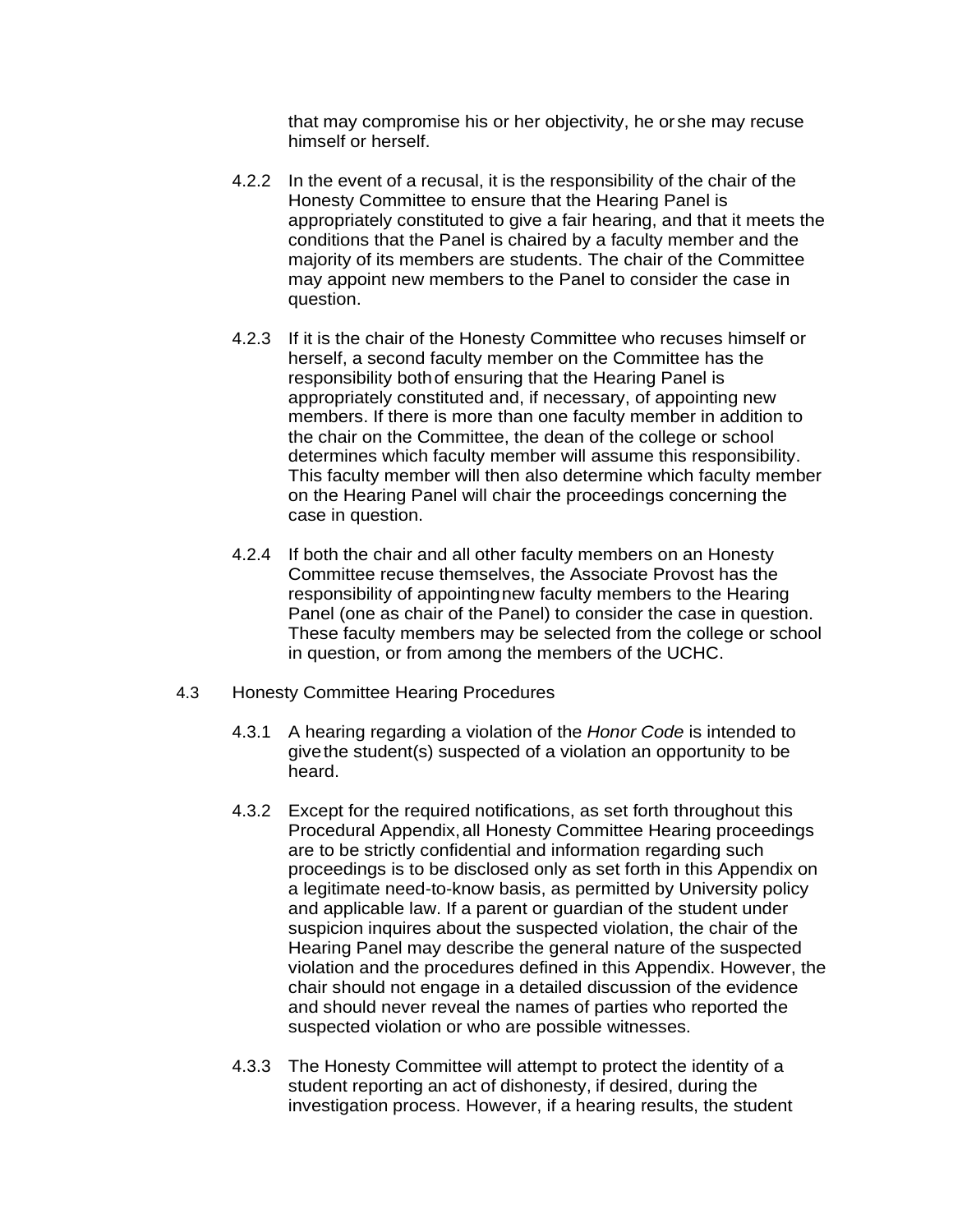reporting a violation of the *Honor Code* must attend and participate in the proceedings.

- 4.3.4 Before the hearing, committee members other than the member assigned to the initial inquiry should not discuss the allegation or the evidence with the student suspected of the violation.
- 4.3.5 If a student has questions about the *Honor Code* and the procedures of the hearing, he or she should contact the Advisory Resource Person in the appropriate college or school or another member of the Honesty Committee. Neither of these individuals will evaluate the evidence inthe case nor make any recommendation regarding a particular course of action, but should only discuss the procedures and principles of the *Honor Code* and this Procedural Appendix.
- 4.3.6 Minutes of the hearing are to be kept by one of the Hearing Panel members and approved by each Panel member. Panel members may be emailed the minutes for review, and may provide their approval via email. The hearings are administrative and concern internal University affairs; accordingly, the hearings are informal and are not subject to formal rules of civil procedure orevidence.

The hearings are not open to the public, nor does the student under suspicion (or any other individual involved) have the right to legal counsel at the hearing.

4.3.7 The student suspected of violating the *Honor Code* will have the opportunity to invite to the hearing witnesses to the incident and/or a support person.

> "Witnesses to the incident" are individuals who witnessed or have personal knowledge of the alleged violation, or who had direct contact with at least one of the individuals involved in the alleged violation before, during or after the alleged violation occurred. Character witnesses are not permitted.

The student may also be accompanied, but not represented, by a support person at the hearing. A support person may be any University of Notre Dame student, faculty or staff member, with the exception of parents and attorneys. The support person may not serve as a witness to the incident, or as a general character reference. The support person may also not ask questions of the Panel, the instructor(s), or any other witnesses. The role of the support person is to provide moral support for the student and to share insight (and, if asked, answer the Panel's questions) about the student's learning and growth resulting from the alleged violation.

4.3.8 Once the hearing is scheduled, the student suspected of violating the *Honor Code* may request permission from the chair of the Hearing Panel to reschedule the hearing. The chair alone can grant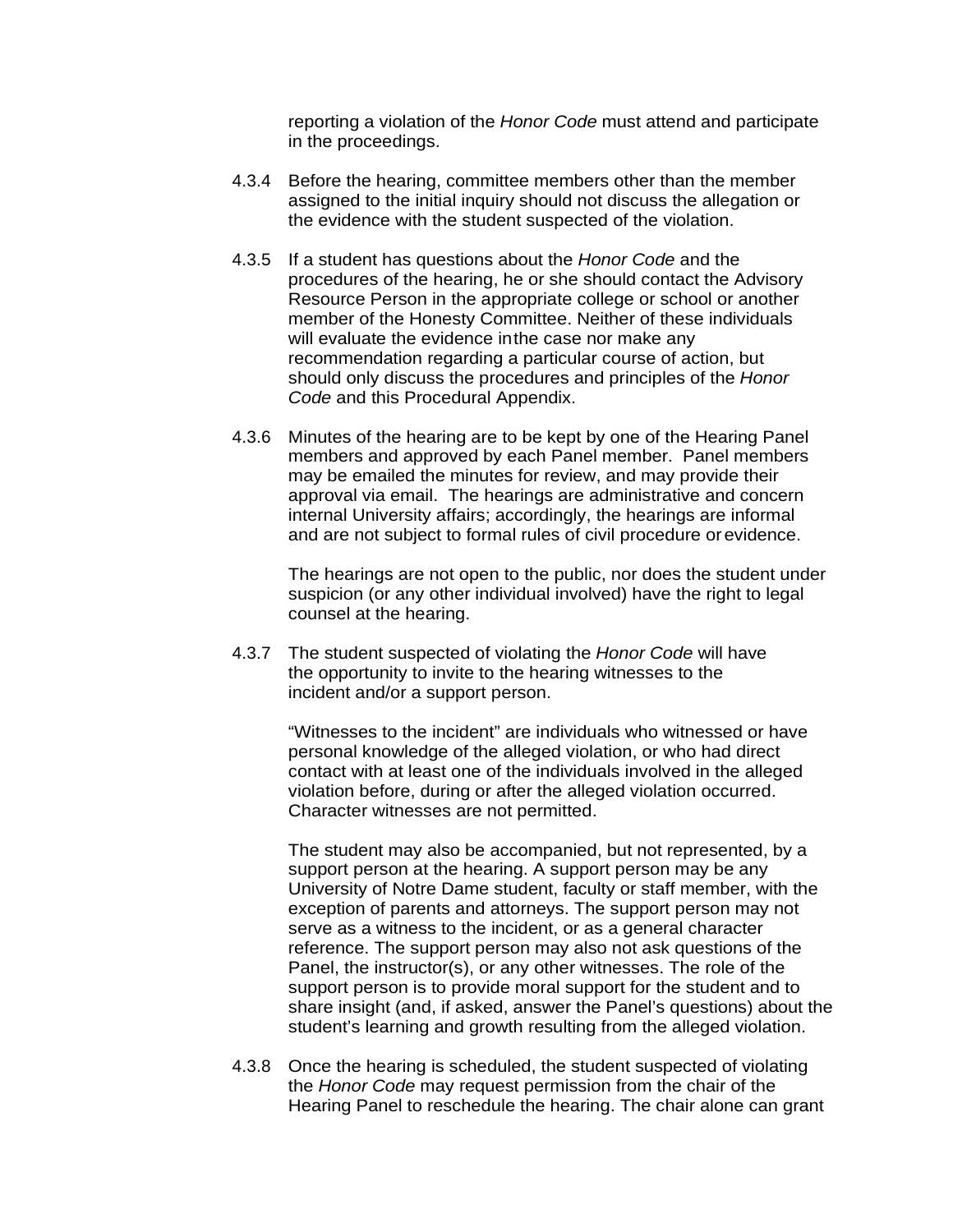sucha request based on extraordinary circumstances. As explained insection 4.3.7 above, the student may bring to the hearing witnesses and/or a member of the University community as a support person, but the chair will not reschedule the hearing based on the support person's unavailability. If the student suspected of violating the *Honor Code* does not attend his or her hearing, the Panel may either postpone the hearing or hold the hearing without the student and determine the case using the evidence before the Panel. The student's absence and surrounding circumstances may be a relevant factor to the Panel in reaching its decision.

- 4.3.9 Once the hearing is scheduled, the individual who reported the possible violation may request permission from the chair of the Hearing Panel to reschedule the hearing. The chair alone can grant such a request based on extraordinary circumstances. If the individual who reported the possible violation informs the chair that he or she will be unable to be present at a hearing, the chair of the Panel should inform the student(s) suspected of a violation in advance of the hearing and should endeavor to provide the student(s) and Panel members an opportunity, should either desire it, to question the reporting partyprior to or during the hearing. At least two Panel members should be present during any prior questioning of the reporting party, and the conversation should be recorded and played in its entirety at the hearing. If the individual who reported the possible *Honor Code* violation doesnot attend the hearing and has not informed the chair that he or she will not be present, the Panel may, at its discretion, either postpone the hearing or hold the hearing and determine the case using the evidence before the Panel. The Committee may also decide to dismiss the case because of the absence of the reporting party.
- 4.3.10 The aspiration is that every person be physically present in the room at the time of the hearing. In unusual circumstances, it is possible for any person, including the student accused of a violation, to participate remotely. Ideally, remote participation should be through a video calland not simply audio. The student accused of a violation can, upon request, receive an excused absence from University obligations (including class and extracurricular activities) in order to attend the hearing. The chair of the Honesty Committee will also provide an excused absence from University obligations (including class and extra-curricular activities) in order for student members of the Honesty Committee, as well as witnesses and/or support persons, to attend the hearing.
- 4.3.11 The chair of the Hearing Panel should open the hearing by briefly presenting the allegations. Next, the instructor of the course and/or any other individual(s) reporting the allegations are to present their evidence of the alleged violation. The student suspected of a violation may question the instructor or other witnesses concerning the evidence, as may the Panel members. The student may then present his or her own witnesses, including his or her own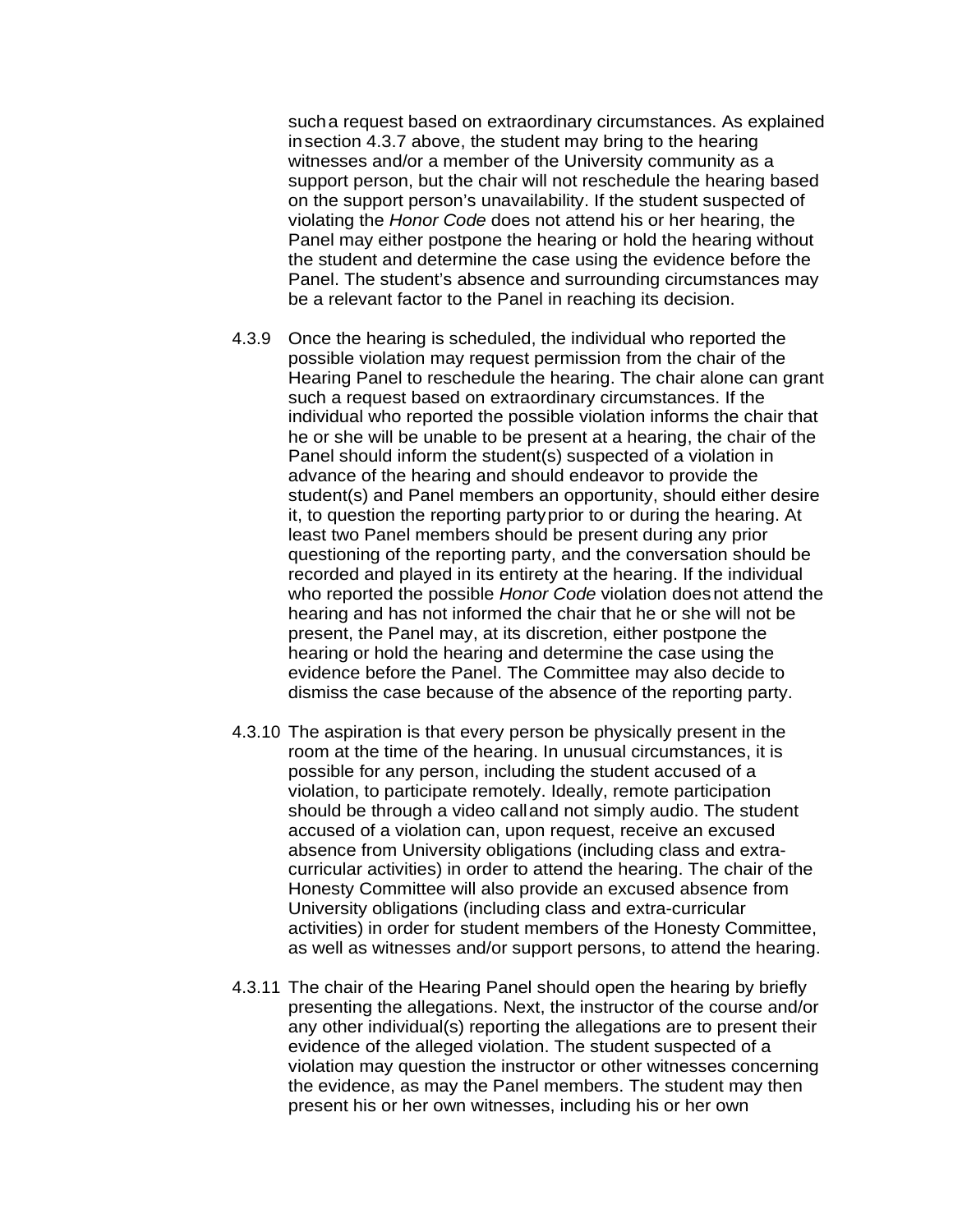testimony, and any other evidence. The Panel members may then question the studentunder suspicion and any of the other witnesses who are present.

- 4.3.12 At the end of this process, the instructor and all other witnesses are excused. At this point the student has the opportunity to respond further to the charges if he or she desires by making a statement to the Panel members. The support person will also be invited to briefly share personal insights about the student's learning and growth resulting from the alleged violation. The student is then asked to leave, and the Panel members deliberate.
- 4.3.13 After deliberation, the Hearing Panel decides whetherthe evidence supports a finding that the student under suspicion violated the *Honor Code* or whether the evidence does not support such finding, in which case the charges are dismissed. The standard for finding a student responsible is that the evidence is clear and convincing, meaning that it is far more reasonable to conclude that the violation did occur than it did not. A student will be found responsible where a majority of the Hearing Panel members present find that there is clear and convincing evidence that a violation of the Honor Code has occurred.
- 4.3.14 If clear and convincing evidence does not support a finding that a violation has occurred, the chair of the Hearing Panel notifies the student and the instructor in writing of this decision. This notification should, if possible,be sent within one week of the hearing. Sending information to a University provided email address will satisfy the notification requirement.
- 4.3.15 In a case where there is not clear and convincing evidence to support a finding either that a violation has occurred or that an educational outcome is warranted, the chair of the Hearing Panel sends all records of the case to the Faculty Representative of the UCHC for that college or school. In addition, the chair comments to the Faculty Representative to the UCHC, either orally or in writing, on any problematic feature of the case, or any feature which merits the attention of the UCHC. Upon receiving these records and the chair's comments, the Faculty Representative writes a brief case report which excludes the names of any students suspected ofa violation or involved in any way as a witness in the case and conceals their identity as far as possible. The purpose of this case report is to assist the UCHC in its efforts to improve the *Honor Code*  and its implementation, and it should include information such as the general nature of the suspected offense, the vote of the Panel, the reasons for the Panel's finding that evidence does not support theconclusion that a violation has occurred, and any features which merit the attention of the UCHC. The Faculty Representative sends this report to the relevant Associate Provost, and destroys all other records related to the case.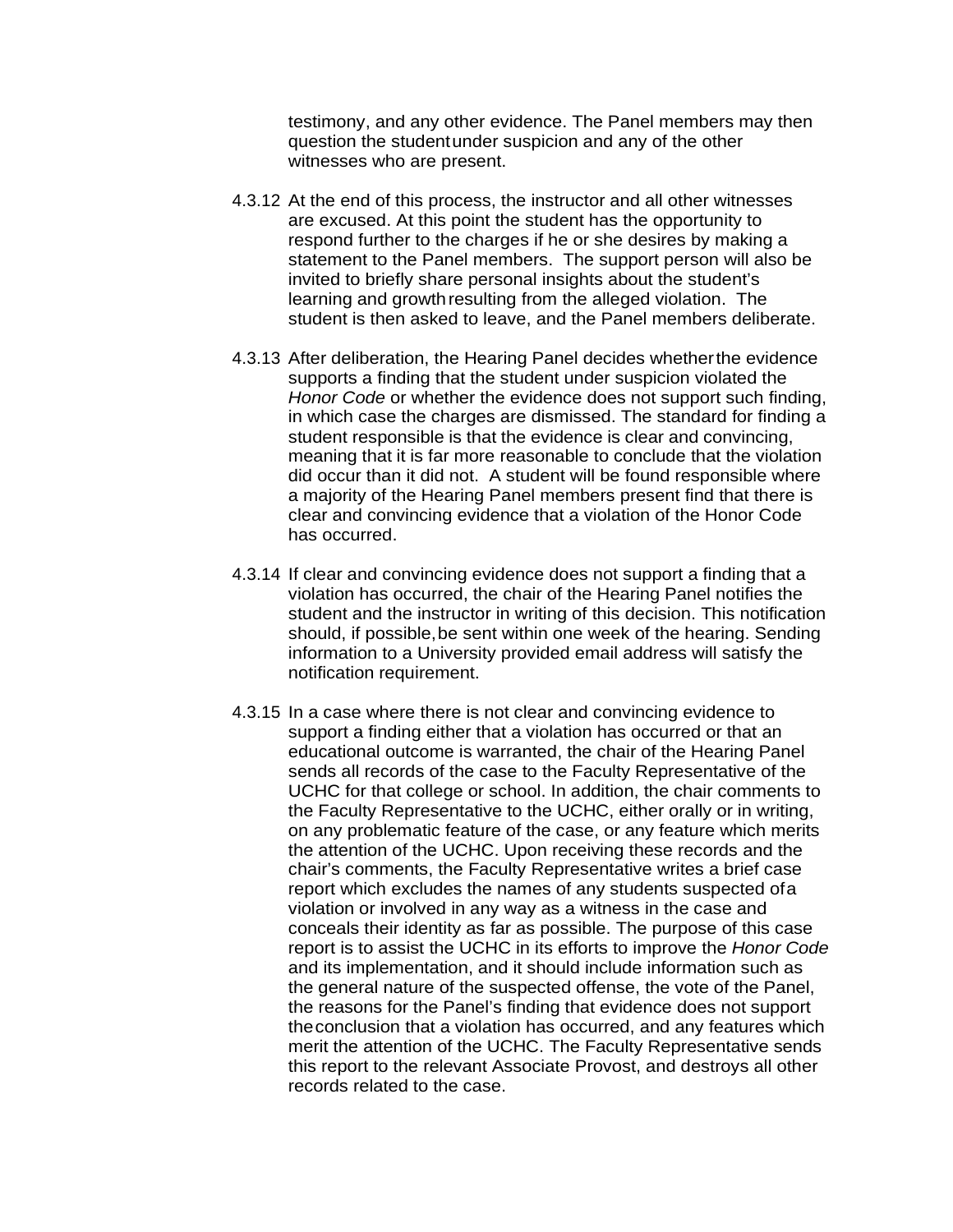- 4.4 Assignment of Outcomes or Penalties
	- 4.4.1 If an action has occurred that an instructor or the college or school Hearing Panel believes merits additional education on the part of a student, an Educational Outcome may be assigned. If a student is found to have violated the *Honor Code*, the instructor or Hearing Panel must decide on the penalty. These judgments are left to the discretion of faculty issuing an Educational Outcome Report or an Honor Code Violation Report, and Hearing Panels following a hearing, and this Appendix does not attempt to offer an algorithm for deciding these questions. However,the instructor, and the Panel following a hearing, should be guided by the following broad distinctions between offenses and penalties on the one hand, and misunderstandings and educational outcomes on the other.

4.4.1.1

An educational outcome may be used for cases that may approach the level of a violation of the *Honor Code*, but that do not involve any apparent dishonesty and instead reflect a student's misunderstanding of the conventional or appropriate academic standards. An educational outcome is not a penalty, and the conduct underlying it is not formally found to violate the *Honor Code*. But educational outcomes still involve an act on the part of the student that merits immediate attention and, in these instances, there must be additional instruction from a faculty member, or from a Hearing Panel following a hearing, to the student.

4.4.1.2

A minor offense is a less serious violation which normally carries the penalty of zero credit for the work with respect to which the violation occurred. Such an offense has some of the following characteristics: the dishonesty involved a more limited portion of the work submitted; it would not have considerably increased the student's grade in the course; and the student did not engage in extensive premeditation and planning prior to the act.

#### 4.4.1.3

A major offense is a more serious violation which normally carries the penalty of an 'F' in the course. Such an offense is one which has some of the following characteristics: the dishonesty involved a substantial portion of the work submitted; it would have considerably increased the student's grade in the course; and there is evidence of extensive premeditation and planning prior to the act.

#### 4.4.1.4

A flagrant offense is a violation of an unusually grave nature, and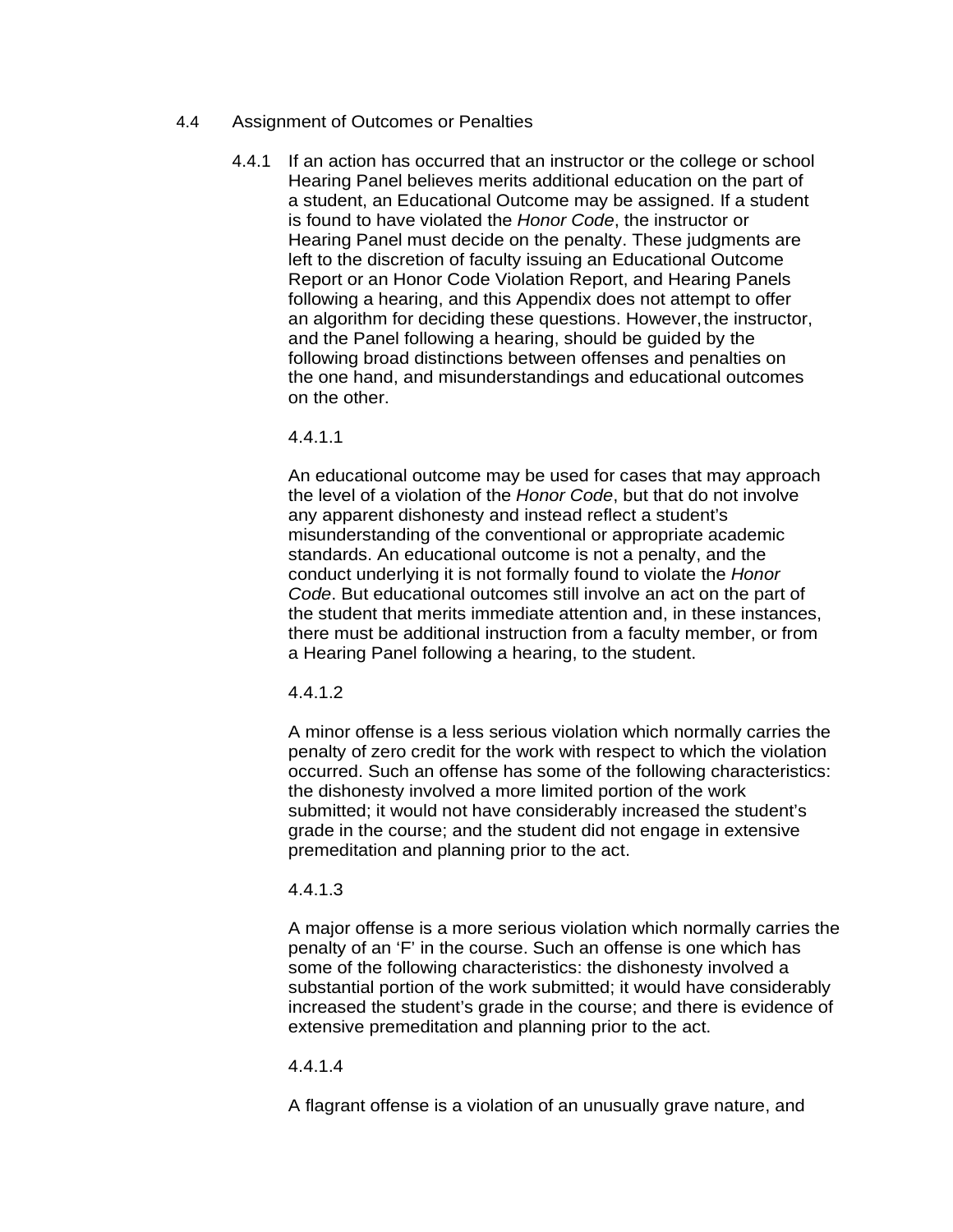may warrant the penalty of permanent dismissal of the student or dismissal with the option for the student to apply for readmission to the University after one or more semesters. A flagrant offense would be one which has all the characteristics of a major violation listed above, plus further features which make the offense more grave. For example, the student may have convinced a substantial number of classmates to participate in serious acts of dishonesty and led them in this endeavor; or the Hearing Panel may discover that the student engaged in several serious acts of dishonesty in the case in question.

- 4.4.2 The Hearing Panel, when it assigns a penalty, may also consider as a mitigating factor the degree to which the student was honest and forthcoming regarding the violation, or any other evidence of sincere contrition. The Hearing Panel should take into account penalties invoked in previous cases of a similar nature, and may find it helpful to consult the Faculty Representative of the UCHC for this information. Ifthe *Honor Code* violation took place outside of the context of a graded course, alternative sanctions may be applicable.
- 4.4.3 When the Hearing Panel determines that the conduct involved a misunderstanding that warrants the issuance of an educational outcome, the Hearing Panel shall send a letter to the instructor and student recommending that the instructor consider issuing an educational outcome in accordance with the procedure set forth in Section 2.4.2.1. A Hearing Panel's recommendation that an instructor issue an educational outcome is not appealable, nor is an instructor's subsequent issuance of an educational outcome.
- 4.5 Decision Notification and the Appeal Process for Major or Minor Offenses
	- 4.5.1 If the Hearing Panel decides a student is responsible for a major or minor offense and assigns a penalty, the chair of the Hearing Panel notifies the student in writing of the Committee's decision and of the penalty. Sending information to a University provided email address will satisfy the notification requirement. The letter will explain the appeal process and make clear that a second violation of the *Honor Code*will normally result in a further penalty, up to and including dismissal.
	- 4.5.2 The student has the right to appeal the decision and/or the penalty to the dean of the college or school in which the offense occurred. The chair of the Hearing Panel should be copied on the appeal to the dean so that the penalty decided upon at the hearing is not implemented before the appeal is resolved. The dean may designate responsibility for hearing the appeal to an associate who is empowered to act on behalf of thedean in this capacity. Grounds for appeal are limited to: evidence discovered after the hearing which is relevant to the judgment that a violation has occurred or to the evaluation of its gravity; the presence of a procedural defect in the preliminary investigation or hearing that would have been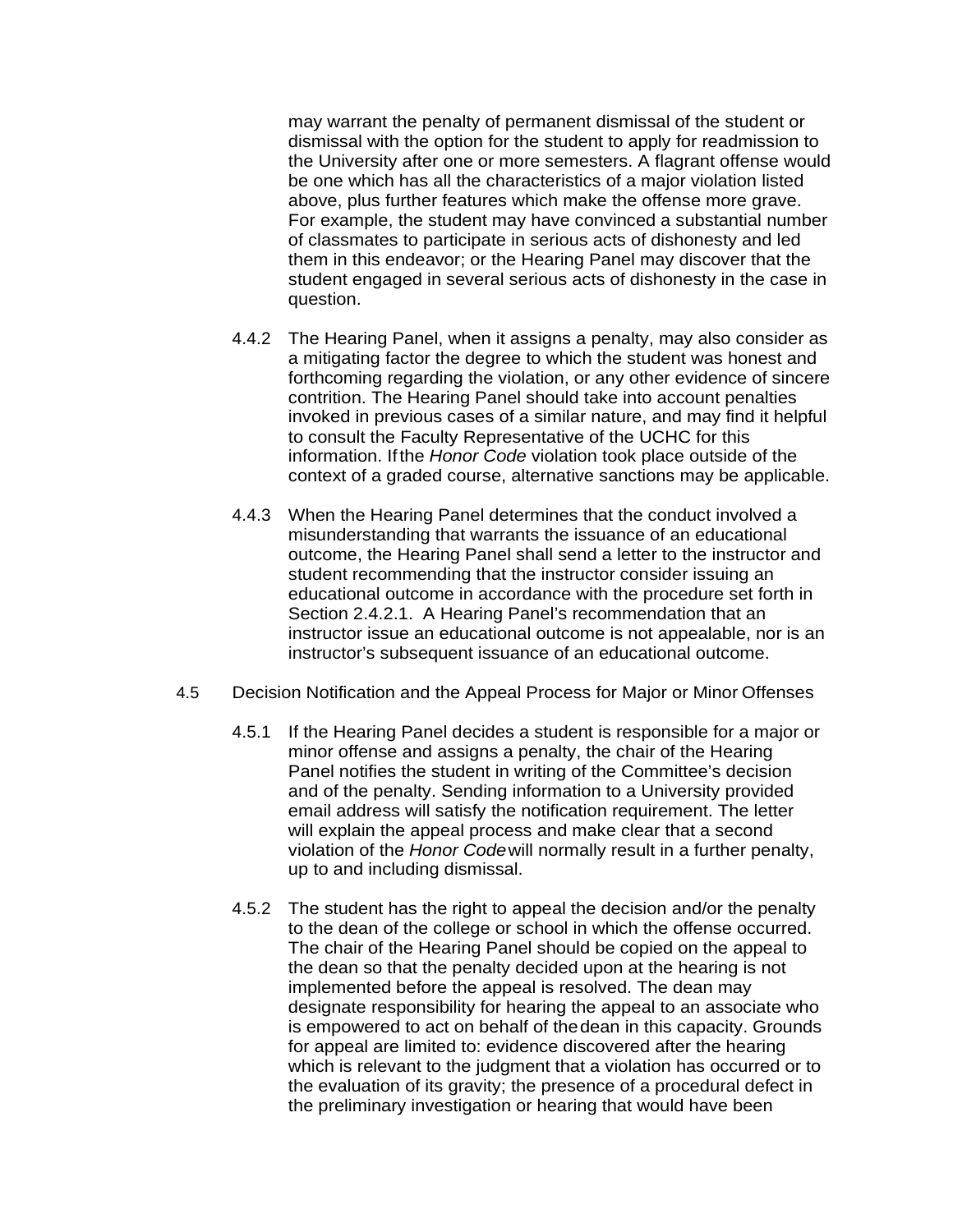substantial enough to have affected the outcome; or substantive evidence of personal bias on the part of members of the Hearing Panel that likely influenced the Panel's decision that a violation occurred or its assignment of a penalty.

- 4.5.3 A student wishing to appeal must do so no later than seven (7) calendar days fromthe date notification of the decision and penalty was sent by the Hearing Panel. This deadline may be extended only by the dean of the college or school in which the offense occurred, at his or her sole discretion.
- 4.5.4 If the student does not appeal within the time specified by the Panel, and has not been granted an extension by the dean, the Panel's chair then notifies the instructor of the course of the decision and the penalty. The instructor of the course will execute the penalty that the Hearing Panel has determined to be appropriate. The chair then sends to the relevant Associate Provost's office all documents relevant to the case.
- 4.5.5 To initiate an appeal, the student must provide a detailed written statement of the reasons for the appeal both to the dean of the college or school in which the offense occurred and to the chair of the Hearing Panel. While a student may consult members of the University community or other trusted persons in regard to the appeal of a Hearing Panel decision, a third party may not author the appeal or present it on a student's behalf. Upon receipt of such notice, the chair sends all documents concerning the case to the appropriate dean.
- 4.5.6 The student has the right to appear before the dean of the college or school where the offense occurred to discuss his or her appeal.
- 4.5.7 It is up to the dean's discretion alone whether to allow witnesses or other parties to attend this appeal meeting, and whether to undertake any further inquiries to decide the appeal. The dean should not conduct anew hearing on the original allegation, but should undertake only those inquiries he or she deems necessary to decide among the options below. However, before taking any of the first four options below, the dean is required to speak with the chair of the Hearing Panel to understand fully the Panel's reasons for its original decision and to discuss the dean's reasons for considering a change in that decision.
- 4.5.8 The dean deciding the appeal has five options: 4.5.8.1

The dean may overrule the finding of the Hearing Panel that a violation occurred and may dismiss the charge against the student in its entirety. In this case, the charges are dismissed and the dean shall notify the student, the instructor, and the chairs of the Honesty Committee and Hearing Panel of his or her decision and rationale.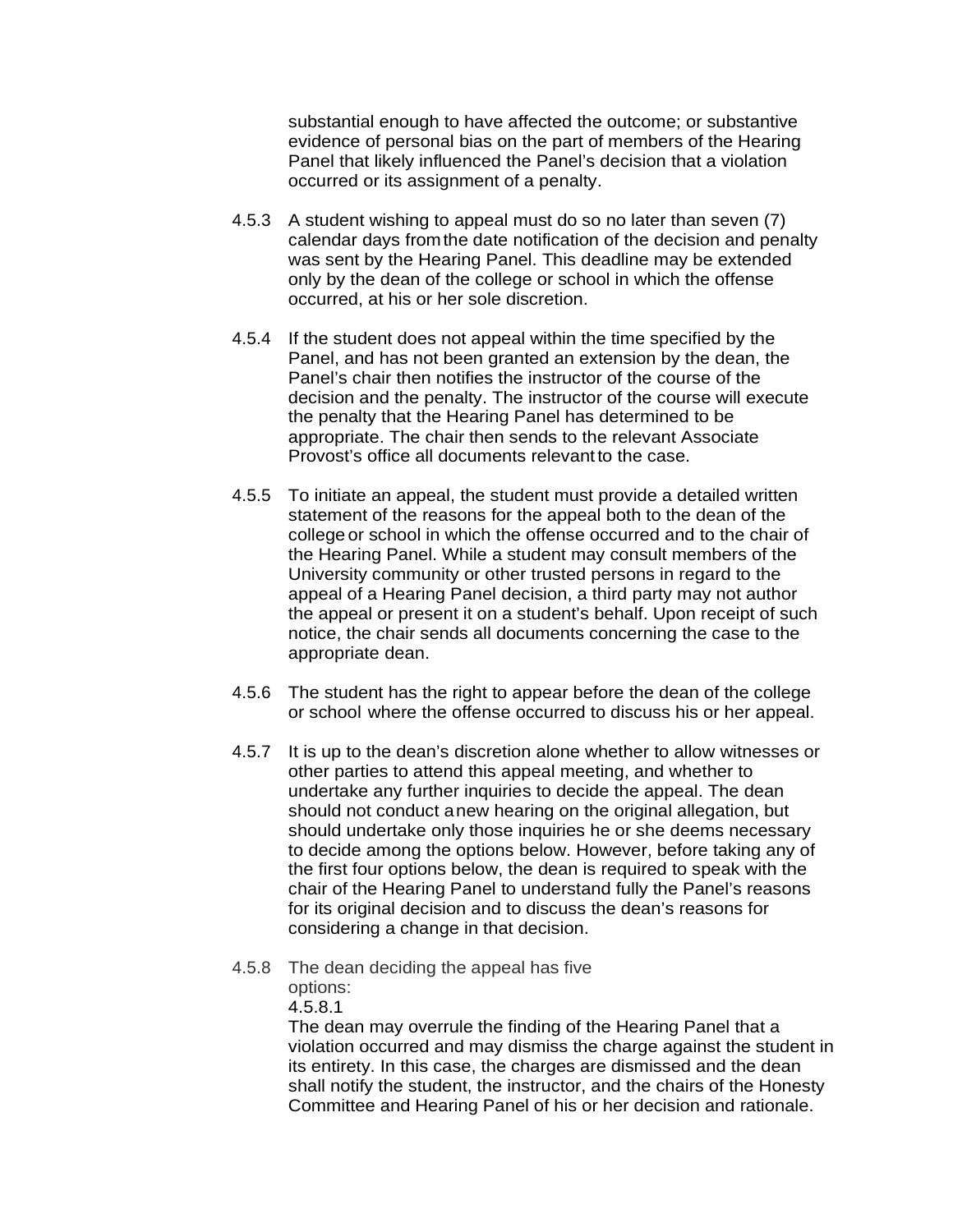The dean then sends all records of the case to the Faculty Representative of the UCHC in the college, and comments upon any features of the case that may merit the attention of the UCHC. The Faculty Representative then writes a report as described above in 4.3.15, sends the report to the Associate Provost's Office, and destroys all other records related to the case.

## 4.5.8.2

The dean, either because of new evidence or procedural defect, may remand the case to the original Hearing Panel for a new hearing or other follow-up. In such case, the dean shall notify the student of this decision and inform the student of the next step to be taken by the Hearing Panel on remand.

## 4.5.8.3

If the dean decides that there is evidence that personal bias may have affected the original Panel's decision, he or she may constitute a new Hearing Panel to consider the alleged violation. In this case, the dean notifies the student and the chair of the original Hearing Panel. The dean may constitute the new Hearing Panel in any way which she or he deems appropriate, provided that it includes both faculty and student representation. The hearing before the new Hearing Panel proceeds as described above in 4.3, except that the preliminary investigation may be dispensed with.

## 4.5.8.4

The dean may agree with the decision but not with the penalty imposed by the Hearing Panel, and may decrease the severity of the penalty. In this case, the dean shall notify the instructor of the course of the decision and the penalty, and the instructor shall execute the penalty if applicable. The dean shall then forward all records to the Associate Provost who co-chairs the UCHC.

## 4.5.8.5

The dean may agree with the decision and the penalty, and affirm the decision in all respects. In such case, the dean shall notify the instructor of the course of the decision and the penalty, and the instructor shall execute the penalty. The dean shall then forward all records to the Associate Provost who co-chairs the UCHC.

- 4.5.9 If the semester's grade will be submitted before the necessary hearing procedures and appeals are completed, the instructor must request that the dean of the college in which the course is taught issue the studentan 'X' grade for the course.
- 4.5.10 A finding of an *Honor Code* violation with regard to a particular coursewill void any earlier withdrawal from this course.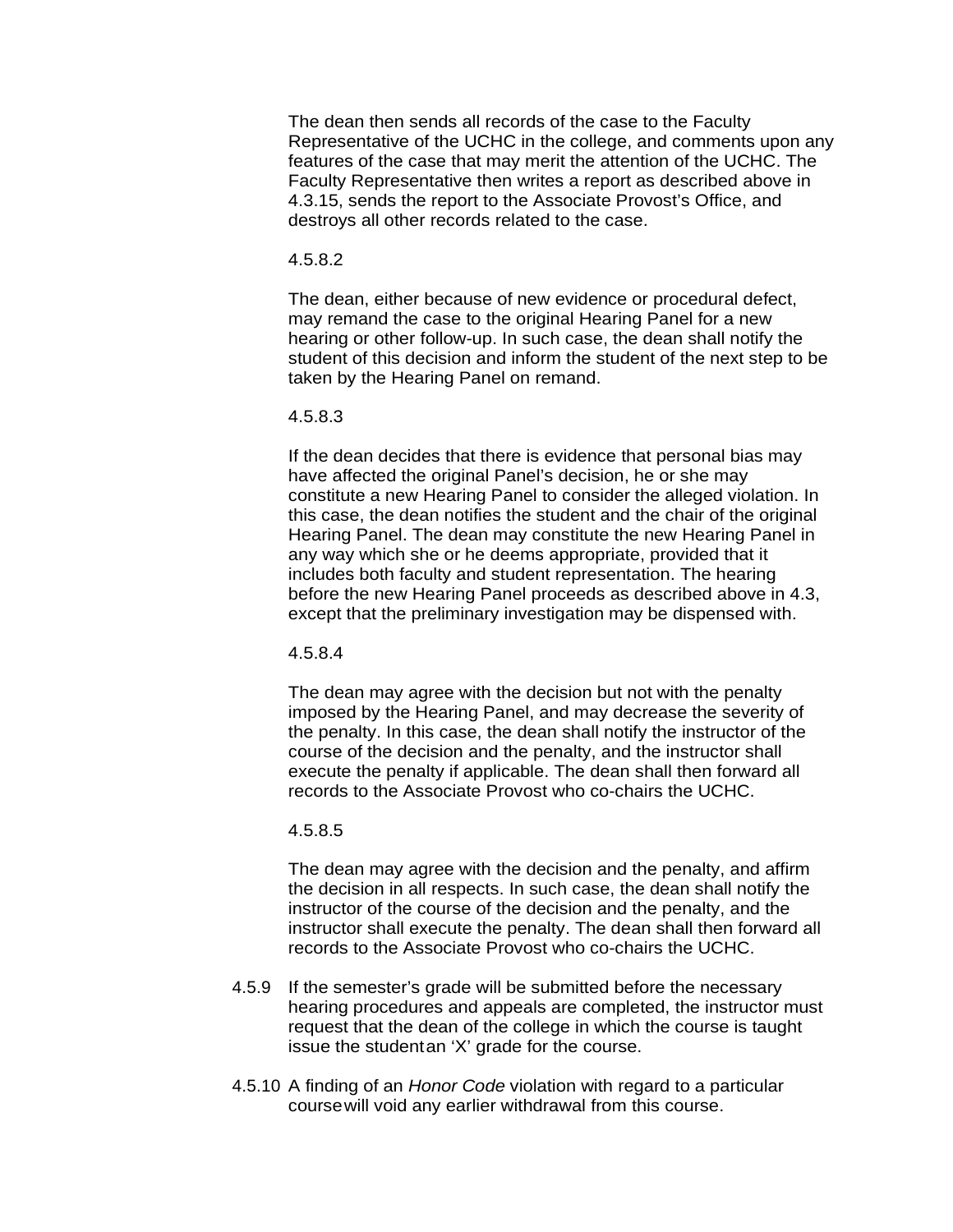- 4.6 Decision Notification and Appeal Process for Flagrant Offenses
	- 4.6.1 If the Hearing Panel decides the offense is a flagrant one which merits dismissal, it proceeds automatically on appeal to the dean. The chair informs the dean of the Panel's decision, and sends all recordsof the case to the dean.
	- 4.6.2 The chair of the Hearing Panel notifies the student in writing of the Panel's decision and of the recommended penalty. The lettershould state that the case has been sent to the dean on appeal and it should explain the appeal procedure.
	- 4.6.3 The student has the right to appear before the dean to discuss the appeal, and the case proceeds as described in 4.5 above. The deanhas all the options present in any appeal, as set forth in 4.5.8 above.
	- 4.6.4 If the dean agrees with the Panel's decision and penalty, allrecords of the case are sent with the dean's recommendation to the Associate Provost, and the case proceeds as described in 4.7.3 – 4.7.7 below.
- 4.7 Records of Outcomes, Violations, and Repeated Violations
	- 4.7.1 Record Keeping

All documents related to an outcome or violation are kept in the Office of the Associate Provost who co-chairs the UCHC.

Records of Educational Outcomes are not retained after a student graduates or transfers to another university.

As a general rule, the Associate Provost's office will retain records of Honor Code violations for seven years after the student's graduation. However, in Honor Code cases resulting in a student's dismissal from the University (i.e., Dismissal with the Opportunity to Apply for Readmission or Permanent Dismissal), the records are kept indefinitely and a notation will appear on the student's transcript, as explained in 4.7.7 below. The University may also keep records of potential Honor Code violations that remain unresolved and pending at the time a student left or withdrew from the University. In cases where a Hearing Panel does not find that a student is responsible for violating the Honor Code, the resulting case report (see 4.3.15 above), void of any mention of the student's identity, may be kept for as long as the UCHC deems it useful.

- 4.7.2 Reporting Records of Outcomes or Violations
	- 4.7.2.1Internal Reporting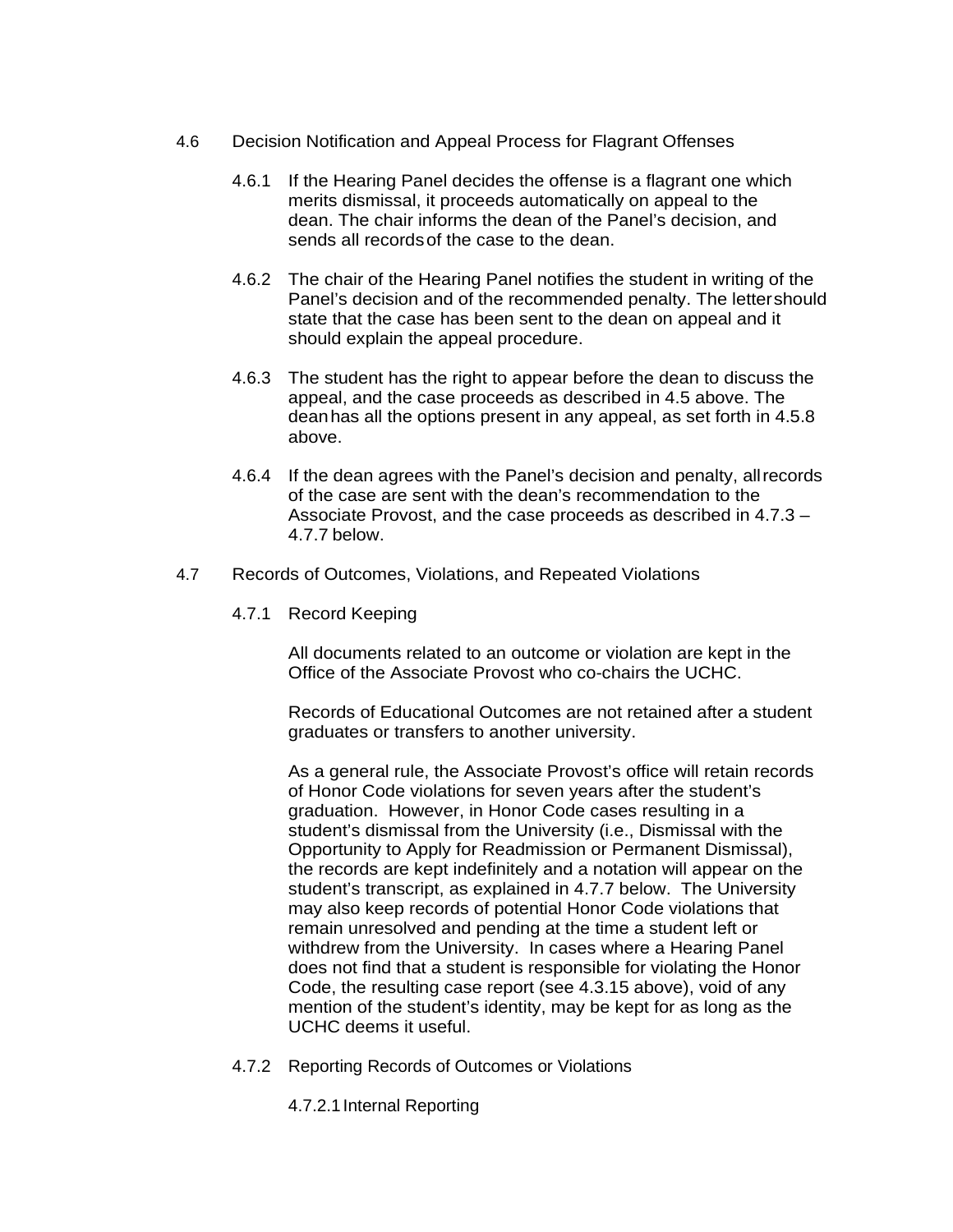The Associate Provost will notify the student's college dean, appropriate academic advisor, and rector of a violation without revealing any details of the case. The Associate Provost may notify other University officials of the violation as appropriate. These University officials typically will not be informed of a student's Educational Outcome unless the Associate Provost believes such notification to be necessary.

## 4.7.2.2External Reporting

When a student requests and provides written consent for the University to disclose records of his or her Honor Code violations to a person or entity outside the University, such as in connection with an application for employment, graduate school, or professional licensure, the University will disclose information relating to cases that resulted in one of the following outcomes: Major Violation or Flagrant Violation. The University may also report accusations that remain unresolved and pending at the time a student left or withdrew from the University, as required or permitted by law and University policy. Unless the student otherwise directs the University in writing, or unless another exception recognized under FERPA applies, the University will not disclose to a person or entity outside the University any Honor Code matters that do not result in a Major or Flagrant Violation.

Although Honor Code cases resulting in educational outcomes are not considered violations of the Honor Code and, along with minor violations, are not ordinarily relevant or appropriate for distribution beyond the University community, students are encouraged to be forthright when a prospective employer, educational institution, or licensing authority asks questions relative to the student's academic record while enrolled at the University.

When the University responds to a request from a person or entity outside the University for any records of a student's Honor Code violations, the response will include a statement explaining this policy concerning the retention and reporting of Honor Code records.

4.7.3 When the Associate Provost's office receives a report that an Educational Outcome or *Honor Code* violation has been established, that office checks *Honor Code* files to determine if the student has a previous outcome orviolation. If the student has received a previous educational outcomeor a comparable incident, the Associate Provost may choose to initiate further action as appropriate. If the student has a prior violation, the Associate Provost assigns a further penalty for the repeated offense, up to and including dismissal.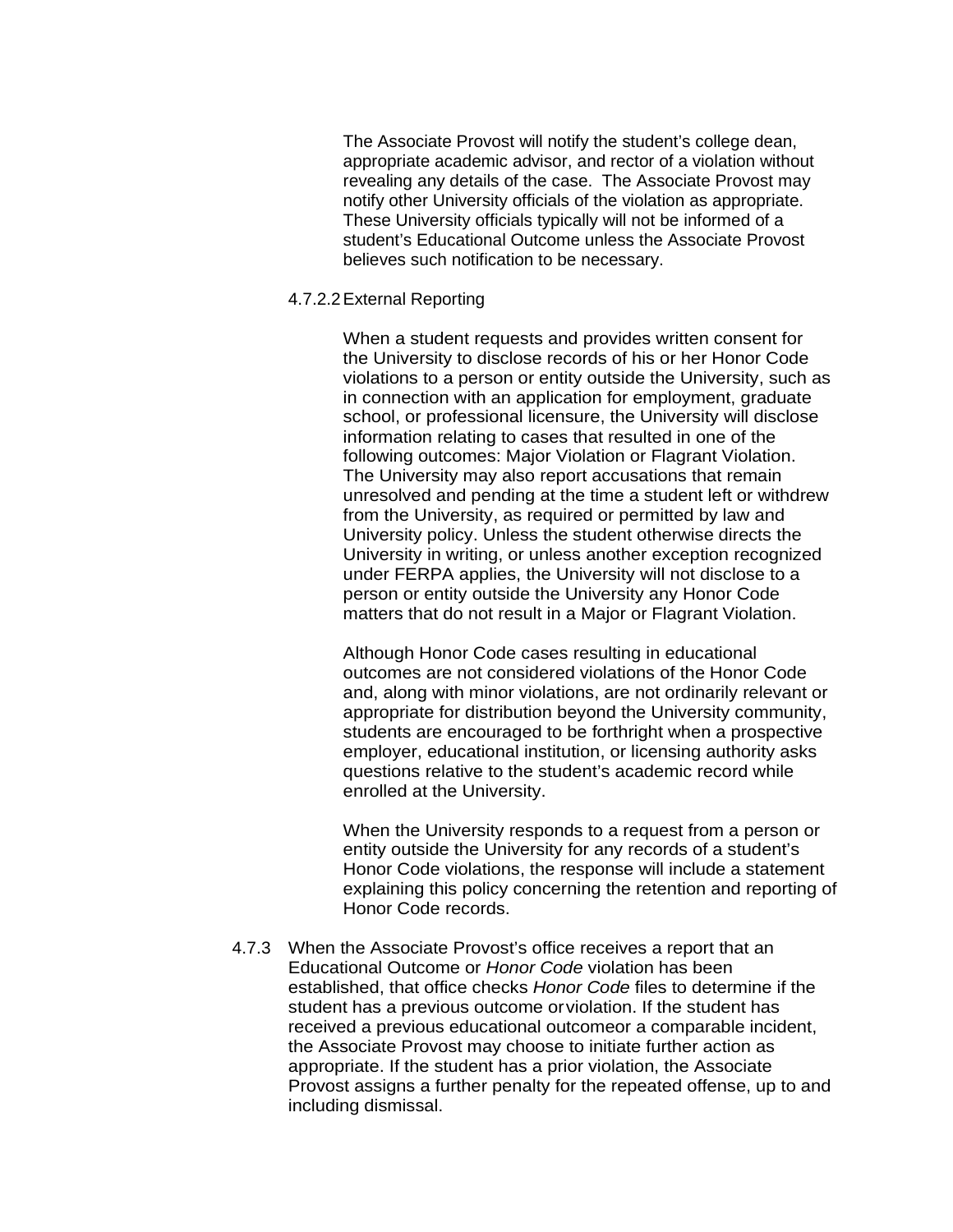4.7.3.1

Dismissal is separation from the University for at least one semester. Unless otherwise specified, the student is eligible to apply for readmission to Notre Dame, but readmission is not guaranteed.

4.7.3.2

Permanent dismissal is separation from the University with no opportunity to apply for readmission.

- 4.7.4 It is the responsibility of the Associate Provost to notify the student, the dean of the college or school in which the violation occurred, the dean of the college or school in which the student is enrolled (if this differs from the former),and the Registrar, of the dismissal of a student.
- 4.7.5 In order to be readmitted to the University, a dismissed student must submit an application for readmission. Readmission must be approved per the procedures established in the Undergraduate Academic Code, and must also receive approval from the Associate Provost who chairs the UCHC and the dean of the college or school to which the student wishes to be admitted.
- 4.7.6 In any case involving permanent dismissal from the University, including cases in which the Associate Provost issues permanent dismissal as the "additional" penalty for a repeated violation, the student has the right to a review of the case by the Office of the President of the University. A student may request a review of any aspect of the case for any reason. A written request for a review, identifying all issues to be reviewed by the Office of the President and giving the reasons for requesting a review, must be submitted to the Associate Provost's Office within three (3) University business days of being notified of the decision. Decisions of the Office of the President will be based on a review of the written file and are final.
- 4.7.7 In the case of dismissal for an *Honor Code* violation, a student's transcript will read "Honor Code Dismissal"; in the case of permanent dismissal, it will read "Honor Code – Permanent Dismissal."
- 4.8 Required Recusals
	- 4.8.1 If a dean has been involved as an instructor or as a witness in a student's hearing, any appeal of the Hearing Panel's decision is to be handled by the Provost of the University. In such an appeal, the Provost has all the responsibilities and options usually assigned to deans as outlined above in 4.5.7 and 4.5.8.